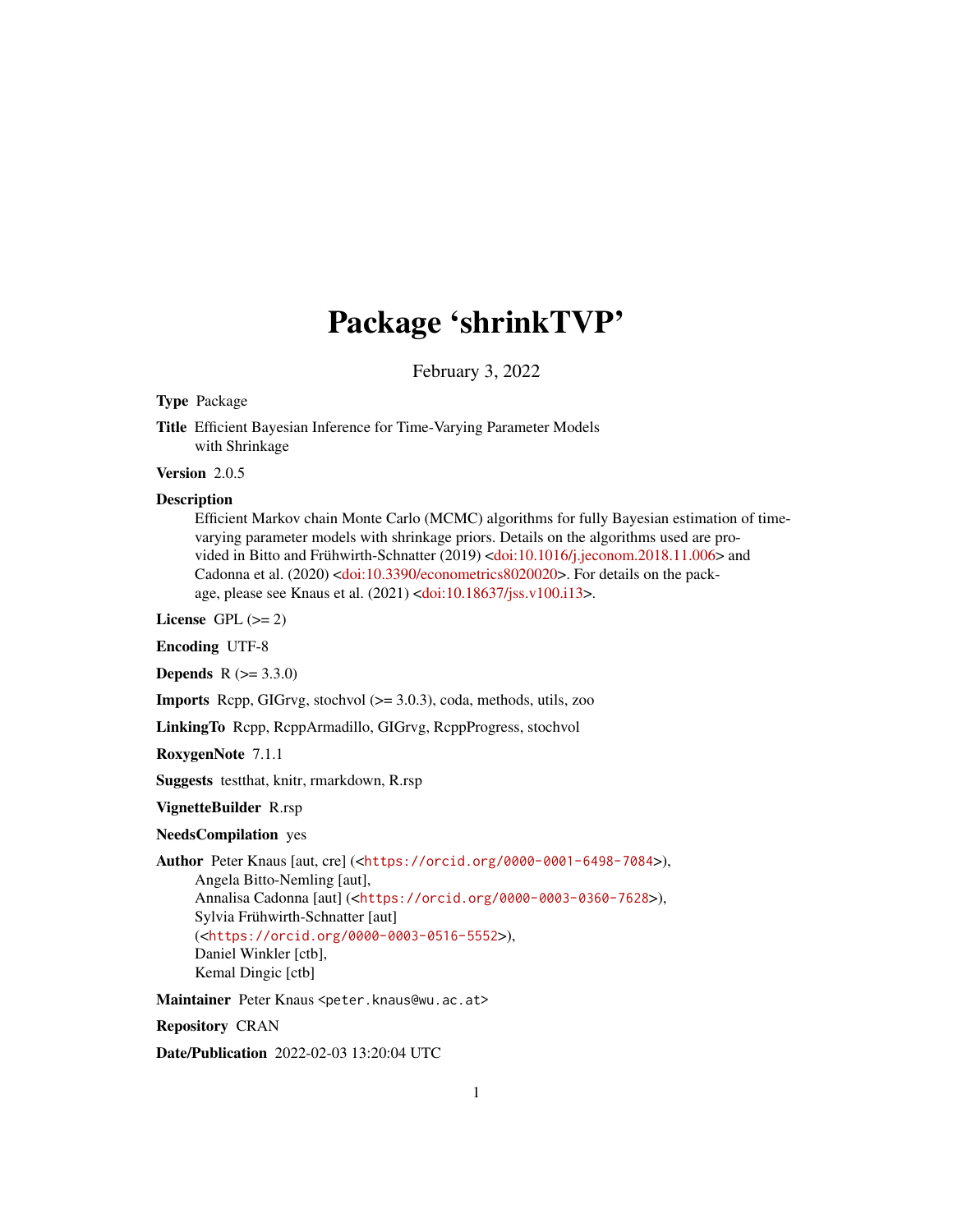# <span id="page-1-0"></span>R topics documented:

<span id="page-1-1"></span>eval\_pred\_dens *Evaluate the one-step ahead predictive density of a fitted TVP model*

#### Description

eval\_pred\_dens evaluates the one-step ahead predictive density of a fitted TVP model resulting from a call to shrinkTVP at the points supplied in x. For details on the approximation of the one-step ahead predictive density used, see the vignette.

# Usage

eval\_pred\_dens(x, mod, data\_test, log = FALSE)

## Arguments

| x         | a real number or a vector of real numbers, taken to be the points at which the<br>predictive density will be evaluated.                                                                                  |
|-----------|----------------------------------------------------------------------------------------------------------------------------------------------------------------------------------------------------------|
| mod       | an object of class shrinkTVP, containing the fitted model for which the predic-<br>tive density should be evaluated.                                                                                     |
| data_test | a data frame with one row, containing the one-step ahead covariates. The names<br>of the covariates have to match the names of the covariates used during model<br>estimation in the call to shrink TVP. |
| log       | a single logical value determining whether the density should be evaluated on the<br>log scale or not.                                                                                                   |

#### Value

The value returned is a vector of length  $l$ ength $(x)$ , containing the values of the predictive density evaluated at the points supplied in x.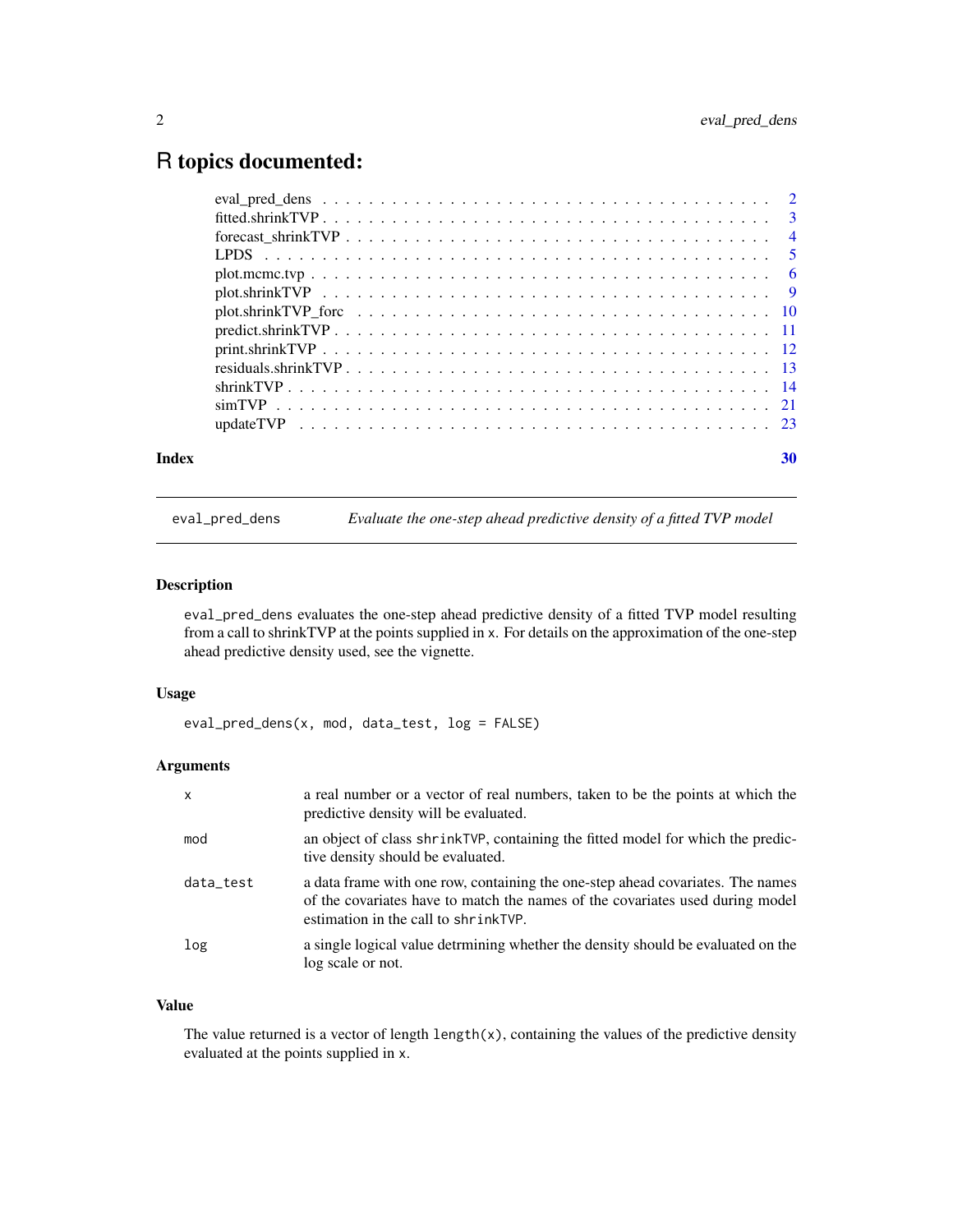#### <span id="page-2-0"></span>fitted.shrinkTVP 3

#### Author(s)

Peter Knaus <peter.knaus@wu.ac.at>

#### See Also

Other prediction functions: [LPDS\(](#page-4-1)), [fitted.shrinkTVP\(](#page-2-1)), [forecast\\_shrinkTVP\(](#page-3-1)), [predict.shrinkTVP\(](#page-10-1)), [residuals.shrinkTVP\(](#page-12-1))

#### Examples

```
# Simulate data
set.seed(123)
sim <- simTVP(theta = c(0.2, 0, 0), beta_mean = c(1.5, -0.3, 0))
data <- sim$data
# Estimate model
res \le shrinkTVP(y \sim x1 + x2, data = data[1:199, ])
# Create sequence of x values where the density is to be evaluated
x_vals \leq -seq(0, 12, by = 0.1)# Evaluate density and plot
dens <- eval_pred_dens(x_vals, res, data[200, ])
plot(x_vals, dens, type = "l")
```

```
# Add vertical line where true value of the one-step ahead y lies
abline(v = data\$(1200])
```
<span id="page-2-1"></span>fitted.shrinkTVP *Calculate fitted historical values for an estimated TVP model*

#### Description

Calculates the fitted values for an estimated TVP model, i.e.  $X_t^{\prime} \beta_t$ . Note that in contrast to [predict.shrinkTVP](#page-10-1) this does not include the error term.

#### Usage

## S3 method for class 'shrinkTVP' fitted(object, ...)

| object   | A shrinkTVP object |
|----------|--------------------|
| $\cdots$ | Currently ignored. |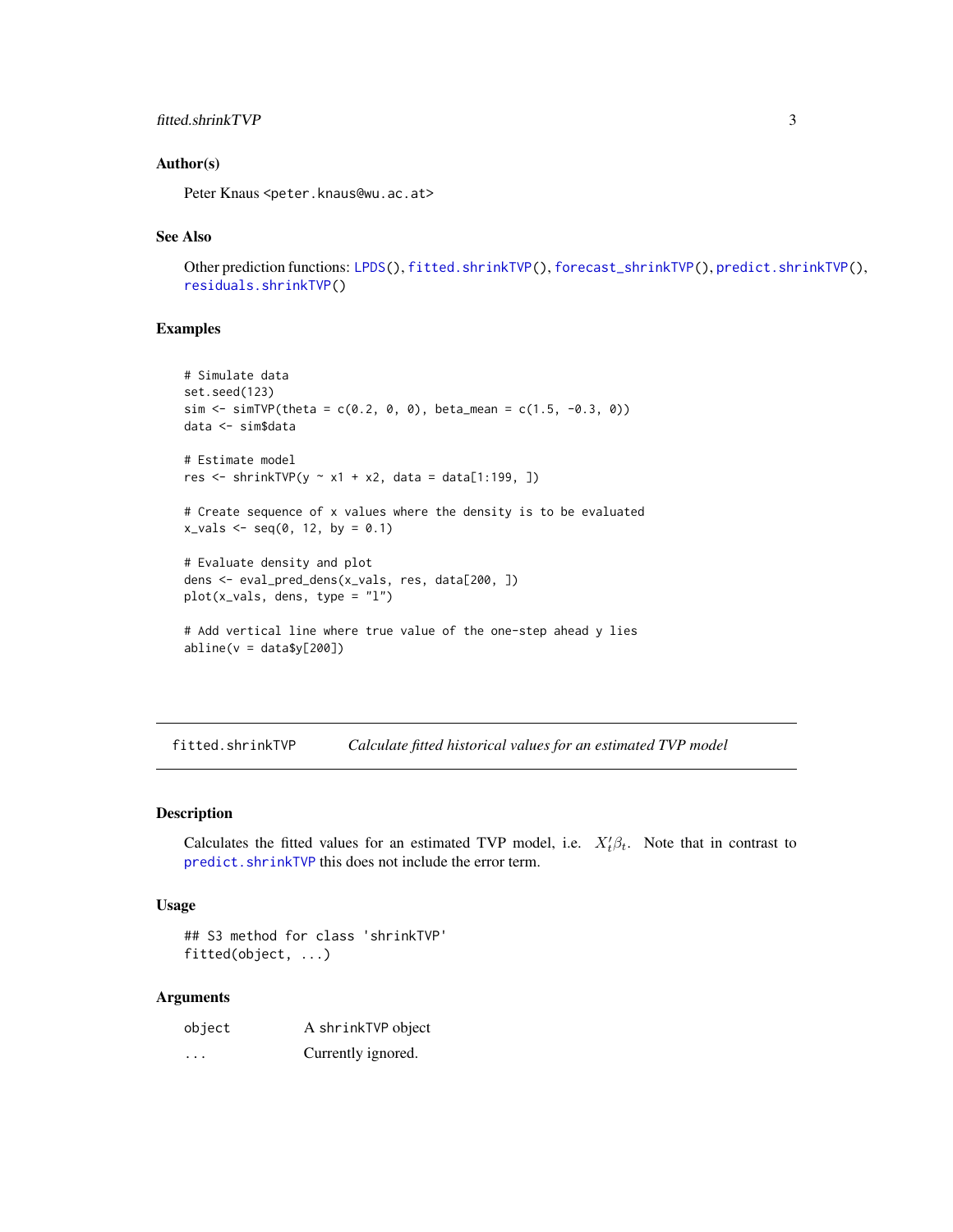<span id="page-3-0"></span>An object of class shrinkTVP\_fitted

#### Author(s)

Peter Knaus <peter.knaus@wu.ac.at>

# See Also

Other prediction functions: [LPDS\(](#page-4-1)), [eval\\_pred\\_dens\(](#page-1-1)), [forecast\\_shrinkTVP\(](#page-3-1)), [predict.shrinkTVP\(](#page-10-1)), [residuals.shrinkTVP\(](#page-12-1))

#### Examples

```
# Generate synthetic data
sim <- simTVP()
# Estimate a model
res <- shrinkTVP(y ~ x1 + x2, sim$data)
# Calculate fitted values
fitted <- fitted(res)
# Visualize
plot(fitted)
lines(sim$data$y, col = "forestgreen")
```
<span id="page-3-1"></span>forecast\_shrinkTVP *Draw from posterior predictive density of a fitted TVP model*

#### Description

forecast\_shrinkTVP draws from the posterior predictive distribution of a fitted TVP model resulting from a call to shrinkTVP.

# Usage

forecast\_shrinkTVP(mod, newdata, n.ahead)

| mod     | an object of class shrinkTVP, containing the fitted model.                                                                                                                                                                                 |
|---------|--------------------------------------------------------------------------------------------------------------------------------------------------------------------------------------------------------------------------------------------|
| newdata | a data frame containing the future covariates. The names of the covariates have<br>to match the names used during model estimation in the call to shrink TVP.                                                                              |
| n.ahead | a single, positive integer indicating the forecasting horizon, <i>i.e.</i> how many time-<br>points into the future the posterior predictive distribution should be sampled<br>from. Can not be larger than the number of rows in newdata. |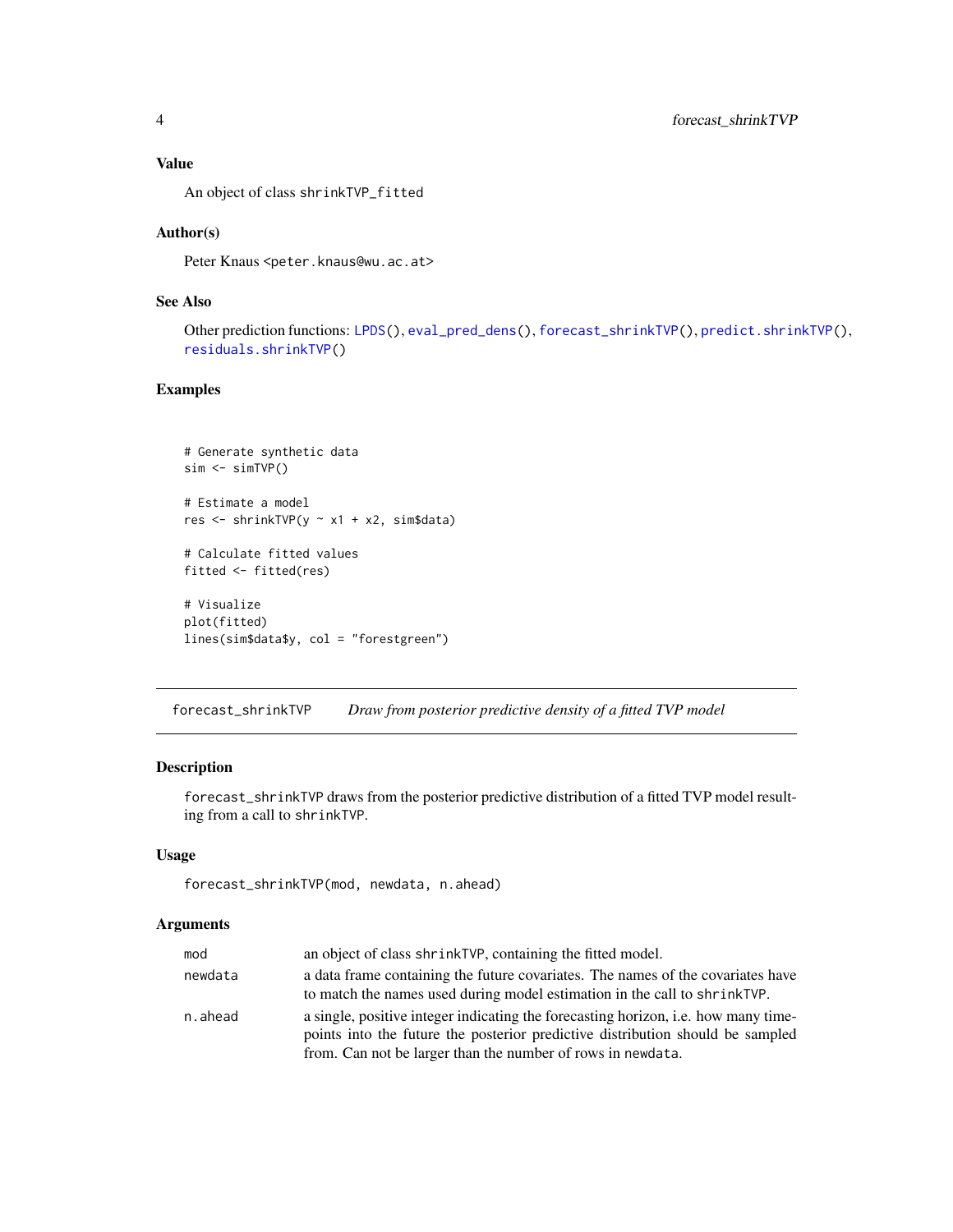#### <span id="page-4-0"></span> $LPDS$  5

#### Value

The value returned is a list object of class shrinkTVP\_forc containing the samples from the posterior predictive density.

#### Author(s)

Peter Knaus <peter.knaus@wu.ac.at>

# See Also

Other prediction functions: [LPDS\(](#page-4-1)), [eval\\_pred\\_dens\(](#page-1-1)), [fitted.shrinkTVP\(](#page-2-1)), [predict.shrinkTVP\(](#page-10-1)), [residuals.shrinkTVP\(](#page-12-1))

#### Examples

```
# Simulate data
set.seed(123)
sim < sumTVP(theta = c(0.2, 0, 0), beta_mean = c(1.5, -0.3, 0))data <- sim$data
# Estimate model
res \le shrinkTVP(y \sim x1 + x2, data = data[1:190, ])
# Forecast
forc <- forecast_shrinkTVP(res, data[191:200, ])
# Plot
plot(forc)
```
<span id="page-4-1"></span>

LPDS *Calculate the Log Predictive Density Score for a fitted TVP model*

#### Description

LPDS calculates the one-step ahead Log Predictive Density Score (LPDS) of a fitted TVP model resulting from a call to shrinkTVP For details on the approximation of the one-step ahead predictive density used, see the vignette.

#### Usage

LPDS(mod, data\_test)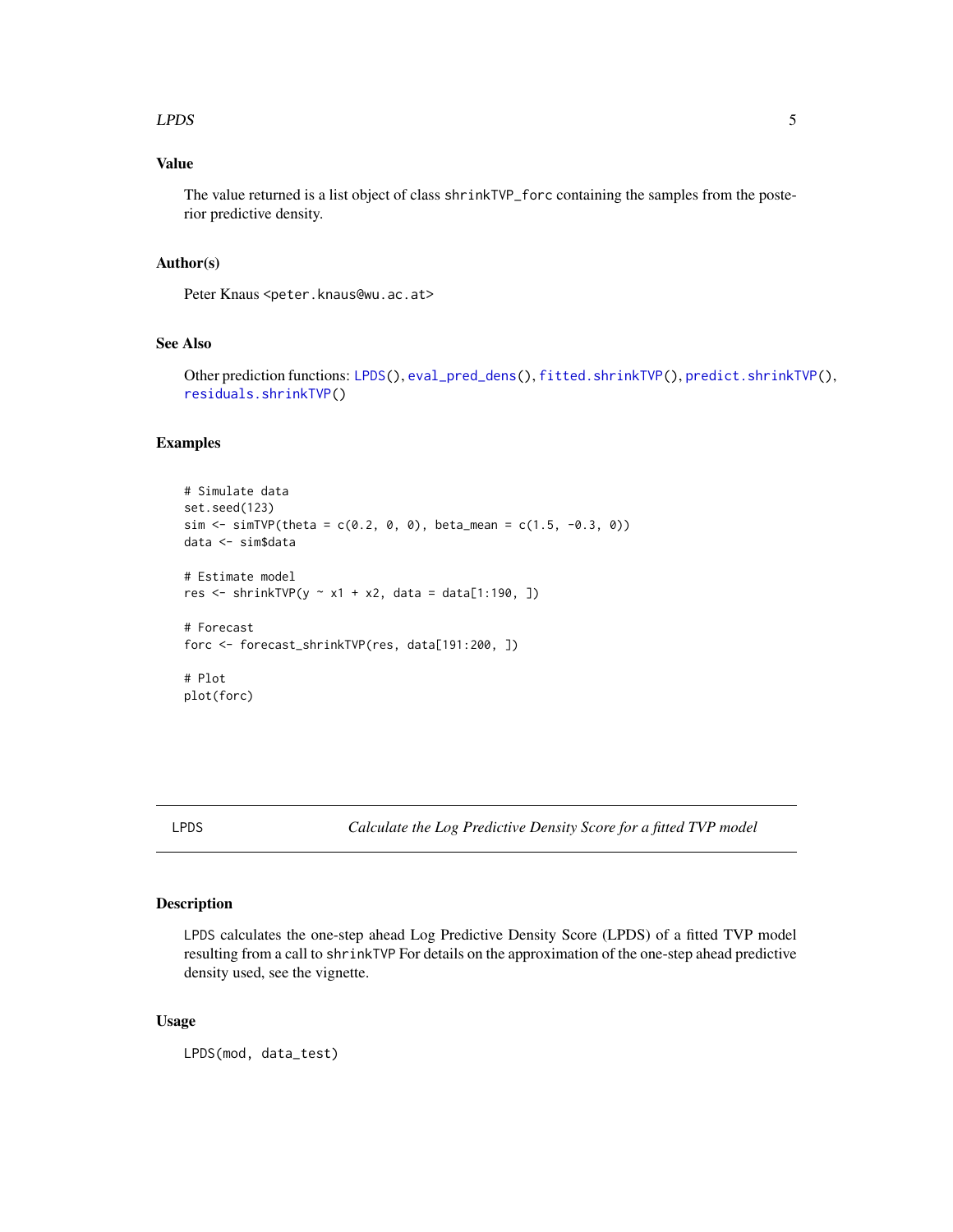#### <span id="page-5-0"></span>Arguments

| mod       | an object of class shrinkTVP, containing the fitted model for which the LPDS<br>should be calculated.                                                                                                                  |
|-----------|------------------------------------------------------------------------------------------------------------------------------------------------------------------------------------------------------------------------|
| data_test | a data frame with one row, containing the one-step ahead covariates and re-<br>sponse. The names of the covariates and the response have to match the names<br>used during model estimation in the call to shrink TVP. |

#### Value

A real number equaling the calculated LPDS.

#### Author(s)

Peter Knaus <peter.knaus@wu.ac.at>

#### See Also

Other prediction functions: [eval\\_pred\\_dens\(](#page-1-1)), [fitted.shrinkTVP\(](#page-2-1)), [forecast\\_shrinkTVP\(](#page-3-1)), [predict.shrinkTVP\(](#page-10-1)), [residuals.shrinkTVP\(](#page-12-1))

#### Examples

```
# Simulate data
set.seed(123)
sim <- simTVP(theta = c(0.2, 0, 0), beta_mean = c(1.5, -0.3, 0))
data <- sim$data
# Estimate model
res <- shrinkTVP(y \sim x1 + x2, data = data[1:199, ])
# Calculate LPDS
LPDS(res, data[200,])
```
<span id="page-5-1"></span>

| plot.mcmc.tvp | Graphical summary of posterior distribution for a time-varying pa- |
|---------------|--------------------------------------------------------------------|
|               | rameter                                                            |

#### Description

plot.mcmc.tvp plots empirical posterior quantiles for a time-varying parameter.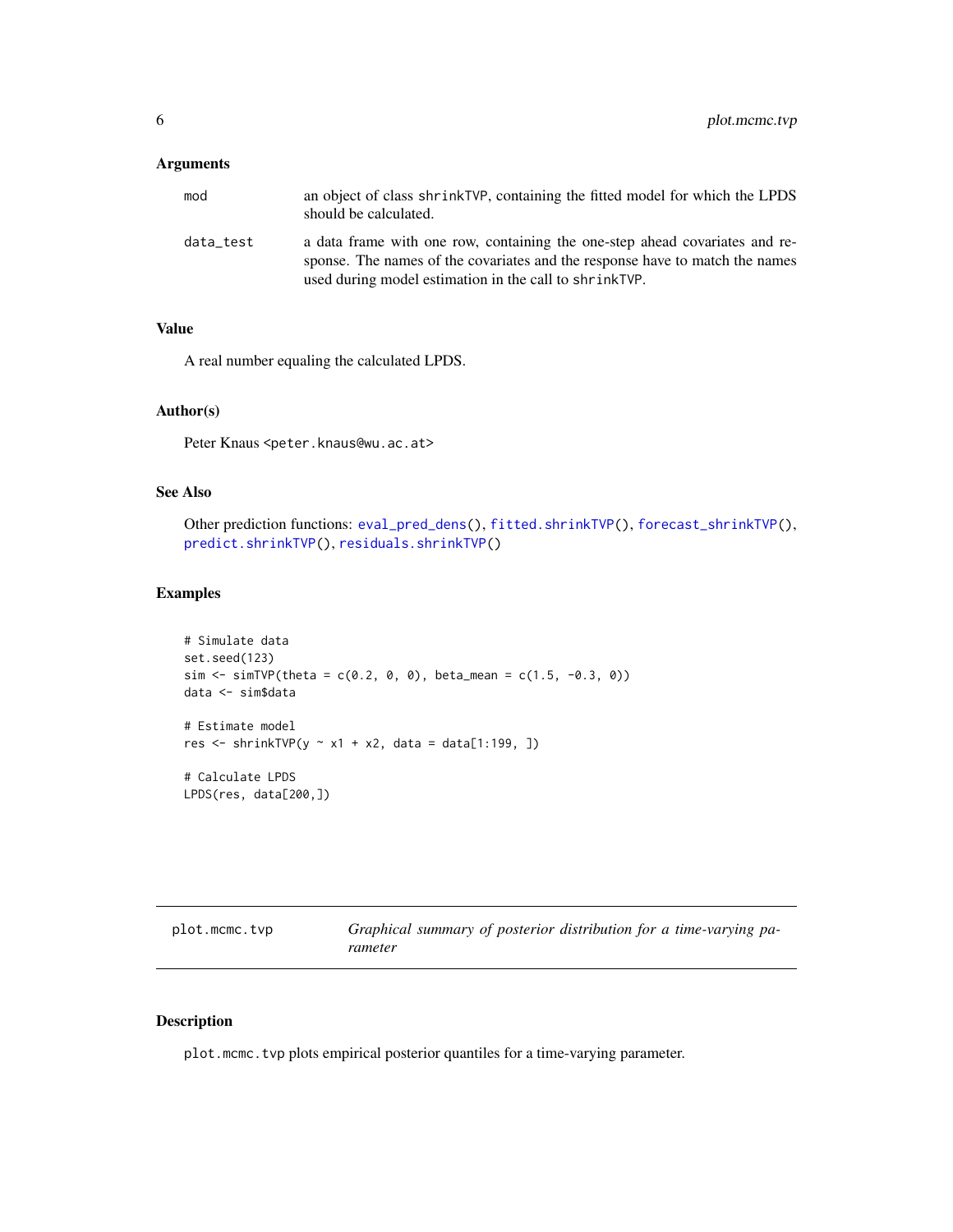# plot.mcmc.tvp 7

# Usage

```
## S3 method for class 'mcmc.tvp'
plot(
  x,
  probs = c(0.025, 0.25, 0.75, 0.975),
  shaded = TRUE,
  quantlines = FALSE,
  shadecol = "skyblue",
  shadealpha = 0.5,
  quantlty = 2,
  quantcol = "black",
  quantlwd = 0.5,
  drawzero = TRUE,
  zerolty = 2,
  zerolwd = 1,
  zerocol = "grey",
  ...
\mathcal{L}
```

| x          | mcmc.tvp object                                                                                                                                                                                                                                                                                                                                                                                                                                                 |
|------------|-----------------------------------------------------------------------------------------------------------------------------------------------------------------------------------------------------------------------------------------------------------------------------------------------------------------------------------------------------------------------------------------------------------------------------------------------------------------|
| probs      | vector of boundaries for credible intervals to plot for each point in time, with<br>values in $[0,1]$ . The largest and smallest value form the outermost credible inter-<br>val, the second smallest and second largest the second outermost and so forth.<br>The default value is $c(0.025, 0.25, 0.75, 0.975)$ . Note that there have to be<br>the same number of probs $< 0.5$ as there are $> 0.5$ .                                                       |
| shaded     | single logical value or a vector of logical values, indicating whether or not to<br>shade the area between the pointwise credible intervals. If a vector is given, the<br>first value given is used to determine if the area between the outermost credible<br>interval is shaded, the second for the second outermost and so forth. Recycled in<br>the usual fashion if the vector is shorter than the number of quantile pairs. The<br>default value is TRUE. |
| quantlines | single logical value or a vector of logical values, indicating whether or not to<br>draw borders along the pointwise credible intervals. If a vector is given, the<br>first value given is used to determine whether the outermost credible interval is<br>marked by lines, the second for the second outermost and so forth. Recycled in<br>the usual fashion if the vector is shorter than the number of credible intervals.<br>The default value is FALSE.   |
| shadecol   | single character string or a vector of character strings. Determines the color<br>of the shaded areas that represent the credible intervals. If a vector is given,<br>the first color given is used for the outermost area, the second for the second<br>outermost and so forth. Recycled in the usual fashion if the vector is shorter<br>than the number of shaded areas. Has no effect if shaded = FALSE. The default<br>value is "skyblue".                 |
| shadealpha | real number between 0 and 1 or a vector of real numbers between 0 and 1. De-<br>termines the level of transparency of the shaded areas that represent the credible                                                                                                                                                                                                                                                                                              |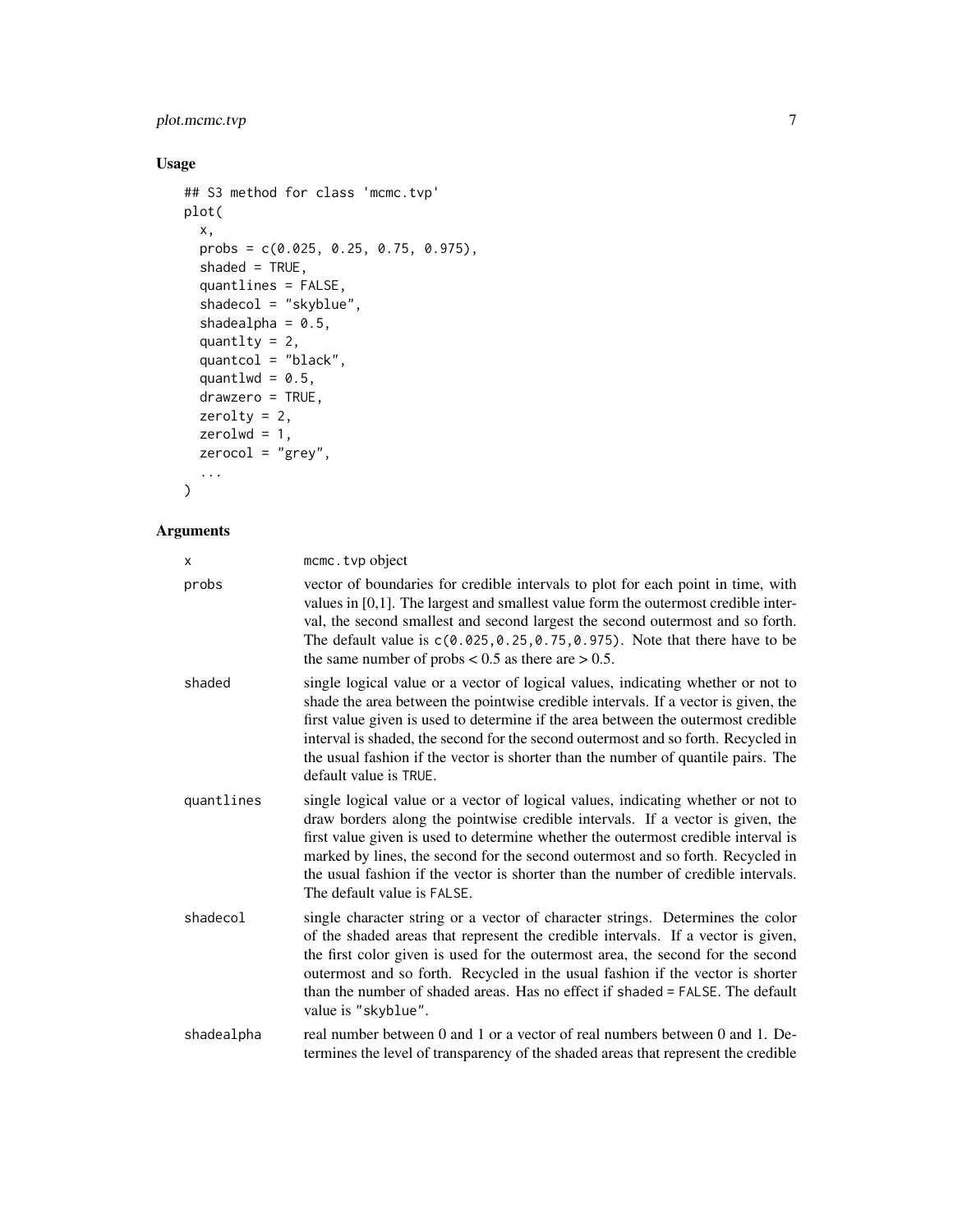<span id="page-7-0"></span>

|          | intervals. If a vector is given, the first value given is used for the outermost area,<br>the second for the second outermost and so forth. Recycled in the usual fashion<br>if the vector is shorter than the number of shaded areas. Has no effect if shaded<br>$=$ FALSE. The default value is 0.5.                                                                                                                                                                                                                                                                                                                                                                      |
|----------|-----------------------------------------------------------------------------------------------------------------------------------------------------------------------------------------------------------------------------------------------------------------------------------------------------------------------------------------------------------------------------------------------------------------------------------------------------------------------------------------------------------------------------------------------------------------------------------------------------------------------------------------------------------------------------|
| quantlty | either a single integer in [0,6] or one of the character strings "blank", "solid", "dashed", "dotted", "do<br>or a vector containing these. Determines the line type of the borders drawn<br>around the shaded areas that represent the credible intervals. Note that if a vec-<br>tor is supplied the elements have to either be all integers or all character strings.<br>If a vector is given, the first value given is used for the outermost area, the sec-<br>ond for the second outermost and so forth. Recycled in the usual fashion if the<br>vector is shorter than the number of shaded areas. Has no effect if quantlines<br>$=$ FALSE. The default value is 2. |
| quantcol | single character string or a vector of character strings. Determines the color of<br>the borders drawn around the shaded areas that represent the credible intervals.<br>If a vector is given, the first color given is used for borders of the outermost<br>area, the second for the second outermost and so forth. Recycled in the usual<br>fashion if the vector is shorter than the number of shaded areas. Has no effect if<br>quantlines = FALSE. The default value is "black".                                                                                                                                                                                       |
| quantlwd | single real, positive number or a vector of real, positive numbers. Determines<br>the line width of the borders drawn around the shaded areas that represent the<br>credible intervals. If a vector is given, the first number given is used for the<br>borders of the outermost area, the second for the second outermost and so forth.<br>Recycled in the usual fashion if the vector is shorter than the number of shaded<br>areas. Has no effect if quantlines = $FALSE$ . The default value is $0.5$ .                                                                                                                                                                 |
| drawzero | single logical value determining whether to draw a horizontal line at zero or not.<br>The default value is TRUE.                                                                                                                                                                                                                                                                                                                                                                                                                                                                                                                                                            |
| zerolty  | single integer in [0,6] or one of the character strings "blank", "solid", "dashed", "dotted", "dotdash"<br>Determines the line type of the horizontal line at zero. Has no effect if drawzero<br>= FALSE. The default value is 2.                                                                                                                                                                                                                                                                                                                                                                                                                                           |
| zerolwd  | single real, positive number. Determines the line width of the horizontal line at<br>zero. Has no effect if drawzero $=$ FALSE. The default value is 1.                                                                                                                                                                                                                                                                                                                                                                                                                                                                                                                     |
| zerocol  | single character string. Determines the color of the horizontal line at zero. Has<br>no effect if drawzero = FALSE. The default value is "grey".                                                                                                                                                                                                                                                                                                                                                                                                                                                                                                                            |
| $\cdot$  | further arguments to be passed to plot.                                                                                                                                                                                                                                                                                                                                                                                                                                                                                                                                                                                                                                     |

# Value

Called for its side effects and returns invisibly.

# Author(s)

Peter Knaus <peter.knaus@wu.ac.at>

# See Also

Other plotting functions: [plot.shrinkTVP\\_forc\(](#page-9-1)), [plot.shrinkTVP\(](#page-8-1))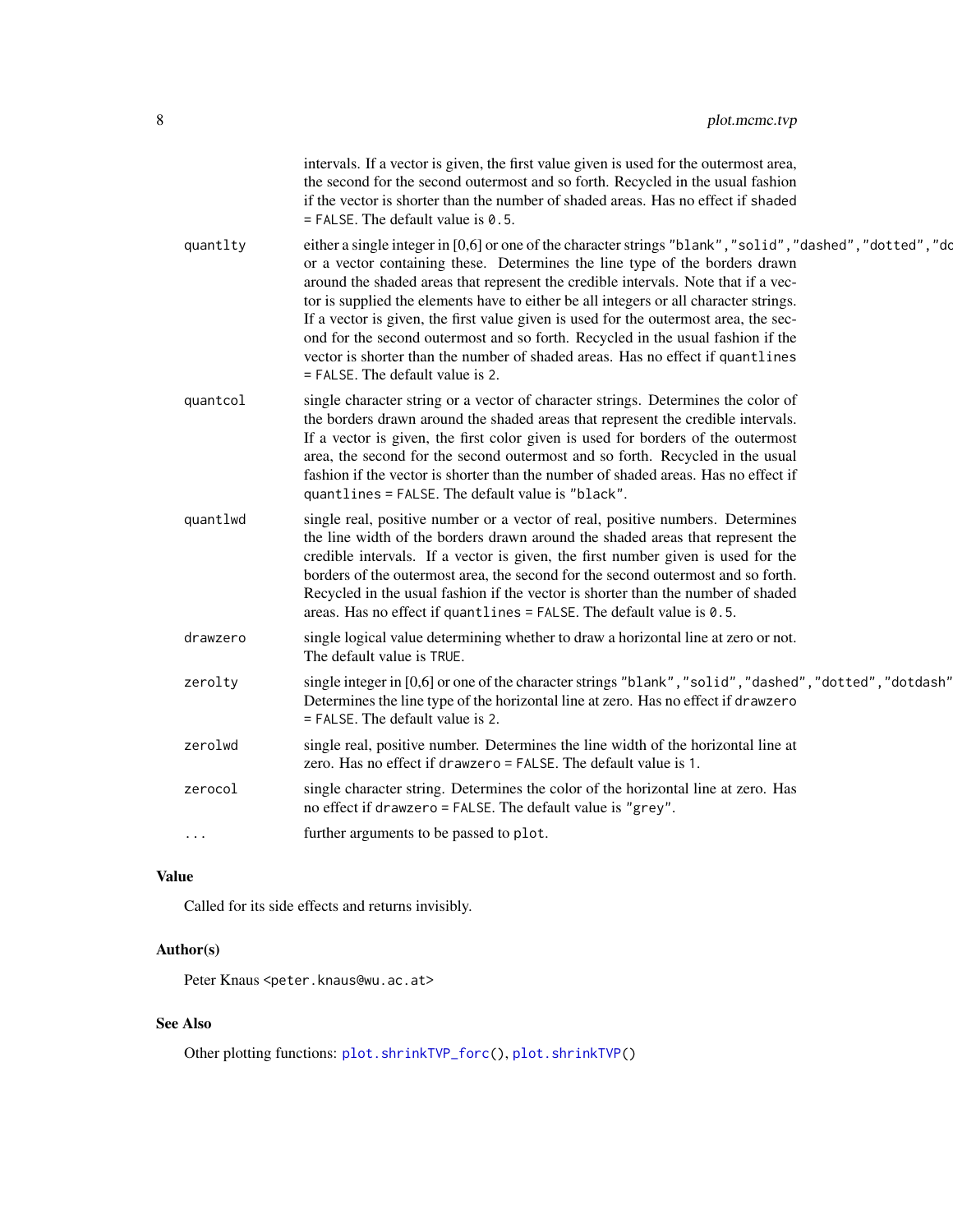# <span id="page-8-0"></span>plot.shrinkTVP 9

# Examples

```
set.seed(123)
sim <- simTVP(theta = c(0.2, 0, 0), beta_mean = c(1.5, -0.3, 0))
data <- sim$data
res <- shrinkTVP(y ~ x1 + x2, data)
plot(res$beta$beta_x1)
```
<span id="page-8-1"></span>plot.shrinkTVP *Graphical summary of posterior distribution*

# Description

plot.shrinkTVP generates plots visualizing the posterior distribution.

#### Usage

```
## S3 method for class 'shrinkTVP'
plot(
  x,
  pars = c("beta"),nplot = 3,
  h_borders = c(0.05, 0.05),
  w_borders = c(0.02, 0.02),
  ...
\mathcal{L}
```

| X         | a shrinkTVP object.                                                                                                                                                                                                                                                            |
|-----------|--------------------------------------------------------------------------------------------------------------------------------------------------------------------------------------------------------------------------------------------------------------------------------|
| pars      | a character vector containing the names of the parameters to be visualized. The<br>names have to coincide with the names of the list elements of the shrinkTVP<br>object. Throws an error if any element of pars does not fulfill this criterium.<br>The default is c("beta"). |
| nplot     | positive integer that indicates the number of typ plots to display on a single page<br>before a new page is generated. The default value is 3.                                                                                                                                 |
| h_borders | single real, positive number smaller than 0.5 or a vector containing two such<br>numbers. Determines the relative amount of space (the total amount summing<br>up to 1) left blank on the left and right of the plot, in that order. The default is<br>$C(0.05, 0.05)$ .       |
| w_borders | single real, positive number smaller than 0.5 or a vector containing two such<br>numbers. Determines the relative amount of space (the total amount summing<br>up to 1) left blank at the top and bottom of the plot, in that order. The default is<br>$c(0.02, 0.02)$ .       |
| $\ddots$  | further arguments to be passed to the respective plotting functions.                                                                                                                                                                                                           |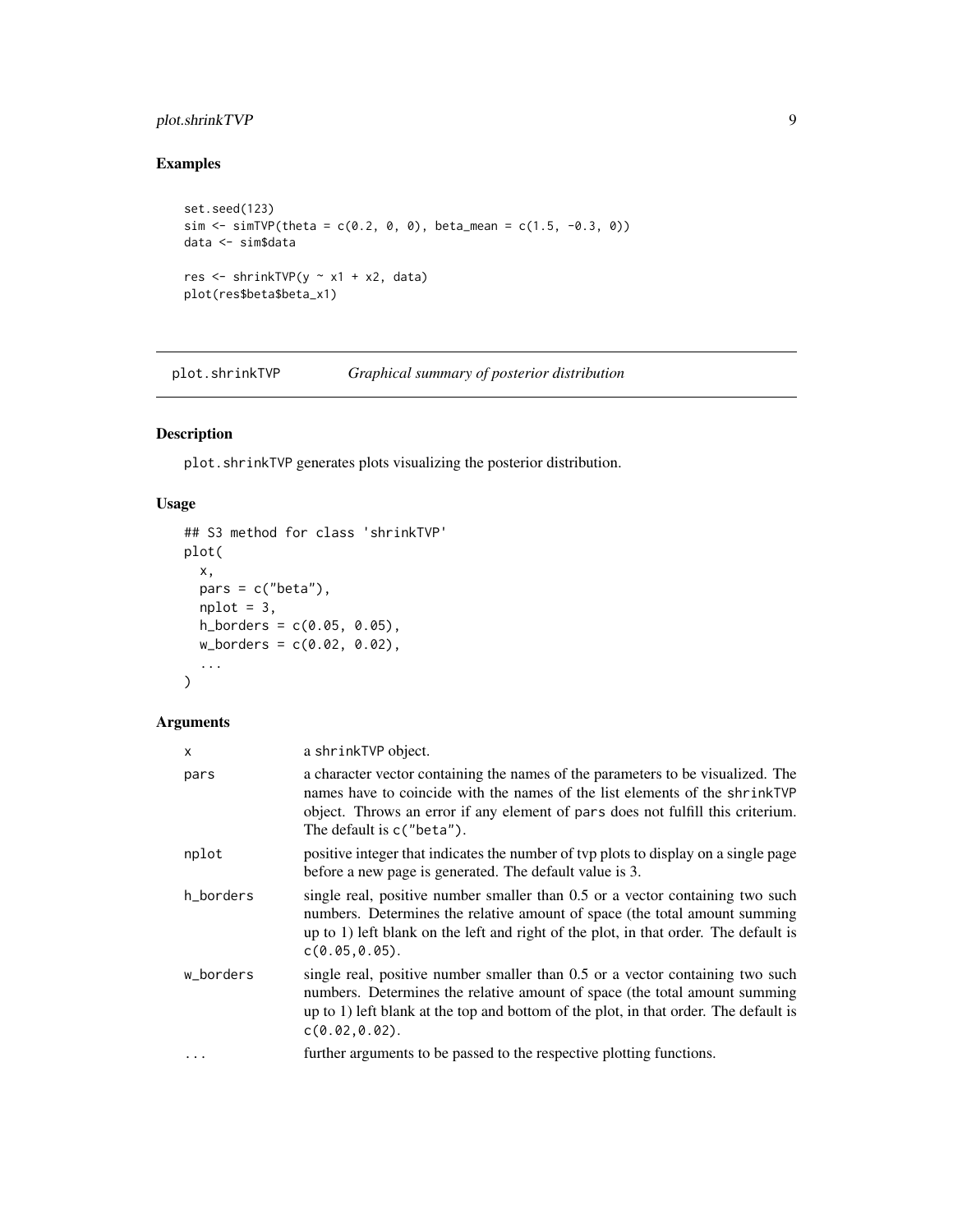# <span id="page-9-0"></span>Value

Called for its side effects and returns invisibly.

#### Author(s)

Peter Knaus <peter.knaus@wu.ac.at>

#### See Also

Other plotting functions: [plot.mcmc.tvp\(](#page-5-1)), [plot.shrinkTVP\\_forc\(](#page-9-1))

#### Examples

```
set.seed(123)
sim <- simTVP(theta = c(0.2, 0, 0), beta_mean = c(1.5, -0.3, 0))
data <- sim$data
output \le shrinkTVP(y \sim x1 + x2, data)
plot(output)
## Will produce an error because 'hello' is not a parameter in the model
## Not run:
plot(output, pars = c("beta", "hello"))
## End(Not run)
```
<span id="page-9-1"></span>plot.shrinkTVP\_forc *Graphical summary of posterior predictive density*

#### Description

plot.shrinkTVP\_forc generates plots visualizing the posterior predictive density generated by forecast\_shrinkTVP.

#### Usage

## S3 method for class 'shrinkTVP\_forc'  $plot(x, showgap = FALSE, ...)$ 

|                         | a shrinkTVP_forc object.                                                                                                       |
|-------------------------|--------------------------------------------------------------------------------------------------------------------------------|
| showgap                 | if showgap = FALSE, the gap between the historical observations and the fore-<br>casts is removed. The default value is FALSE. |
| $\cdot$ $\cdot$ $\cdot$ | further arguments to be passed to plot.                                                                                        |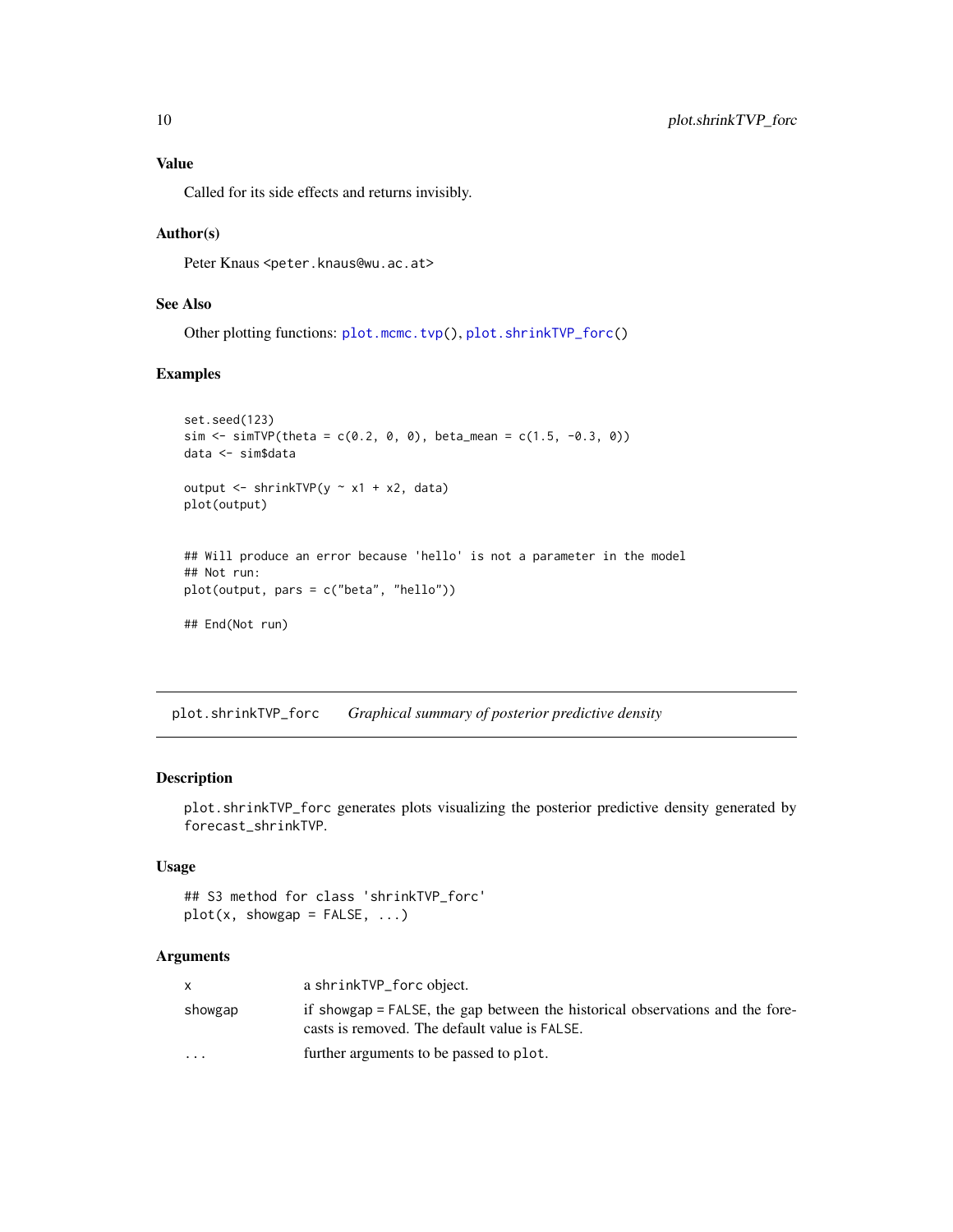#### <span id="page-10-0"></span>Value

Called for its side effects and returns invisibly.

#### Author(s)

Peter Knaus <peter.knaus@wu.ac.at>

#### See Also

Other plotting functions: [plot.mcmc.tvp\(](#page-5-1)), [plot.shrinkTVP\(](#page-8-1))

#### Examples

```
set.seed(123)
sim <- simTVP()
train <- sim$data[1:190, ]
test <- sim$data[191:200, ]
res \le shrinkTVP(y \sim x1 + x2, train)
forecast <- forecast_shrinkTVP(res, test)
plot(forecast)
lines(sim$data$y, col = "forestgreen")
```
<span id="page-10-1"></span>predict.shrinkTVP *Calculate predicted historical values for an estimated TVP model*

#### Description

Calculates the predicted past values for an estimated TVP model, i.e.  $X_t' \beta_t + \epsilon_t$ . Note that in contrast to [fitted.shrinkTVP](#page-2-1) this includes the error term.

#### Usage

```
## S3 method for class 'shrinkTVP'
predict(object, ...)
```
#### Arguments

| object   | a shrinkTVP object |
|----------|--------------------|
| $\cdots$ | Currently ignored. |

#### Value

An object of class shrinkTVP\_pred.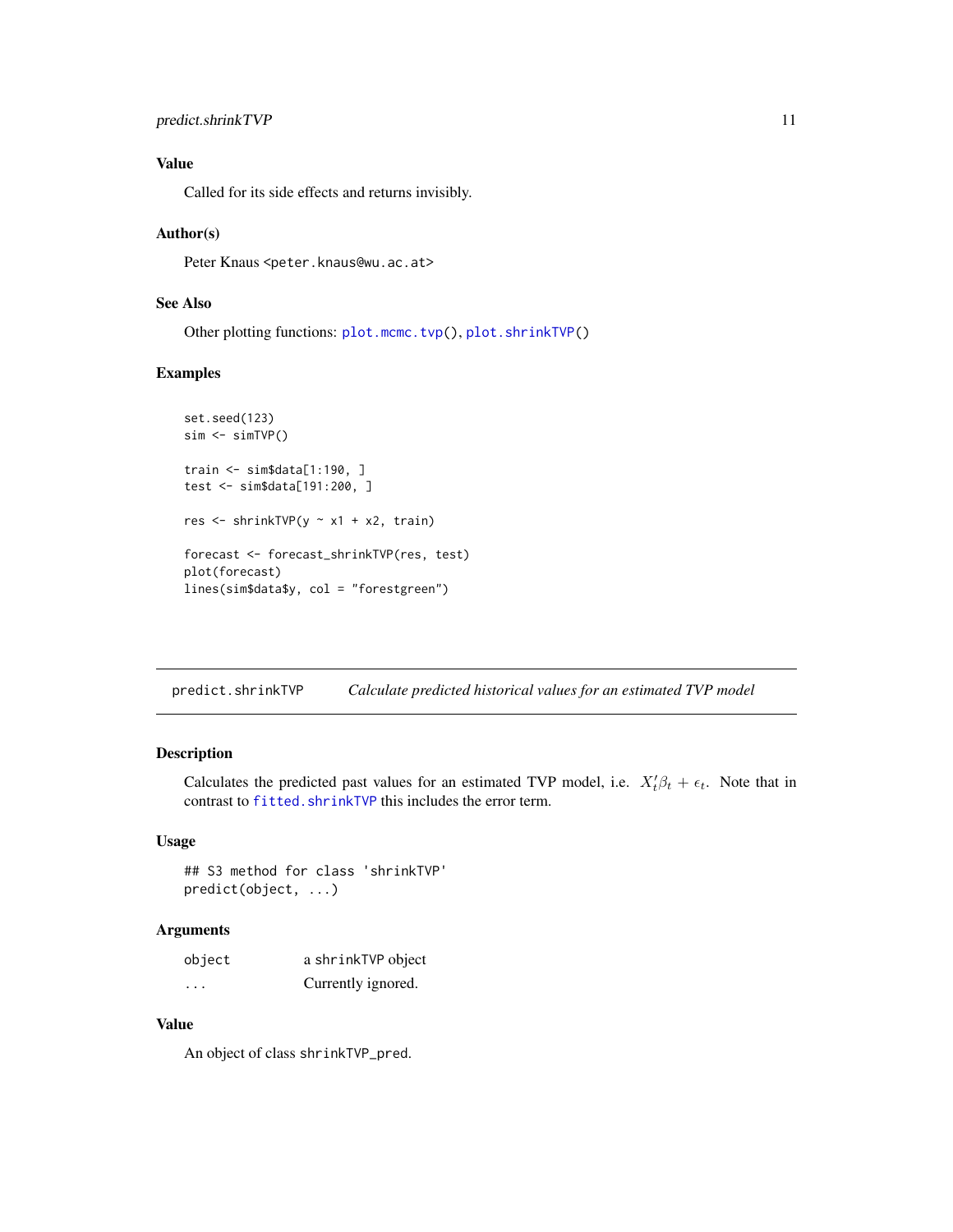# Author(s)

Peter Knaus <peter.knaus@wu.ac.at>

#### See Also

Other prediction functions: [LPDS\(](#page-4-1)), [eval\\_pred\\_dens\(](#page-1-1)), [fitted.shrinkTVP\(](#page-2-1)), [forecast\\_shrinkTVP\(](#page-3-1)), [residuals.shrinkTVP\(](#page-12-1))

### Examples

```
# Generate synthetic data
sim < simTVP(N = 300)
# Estimate a model
res <- shrinkTVP(y ~ x1 + x2, sim$data)
# Calculate predicted values
pred <- predict(res)
# Visualize
plot(pred)
lines(sim$data$y, col = "forestgreen")
```
print.shrinkTVP *Nicer printing of shrinkTVP objects*

# Description

Nicer printing of shrinkTVP objects

#### Usage

```
## S3 method for class 'shrinkTVP'
print(x, \ldots)
```
#### Arguments

| X | a shrinkTVP object. |
|---|---------------------|
| . | Currently ignored.  |

#### Value

Called for its side effects and returns invisibly.

#### Author(s)

Peter Knaus <peter.knaus@wu.ac.at>

<span id="page-11-0"></span>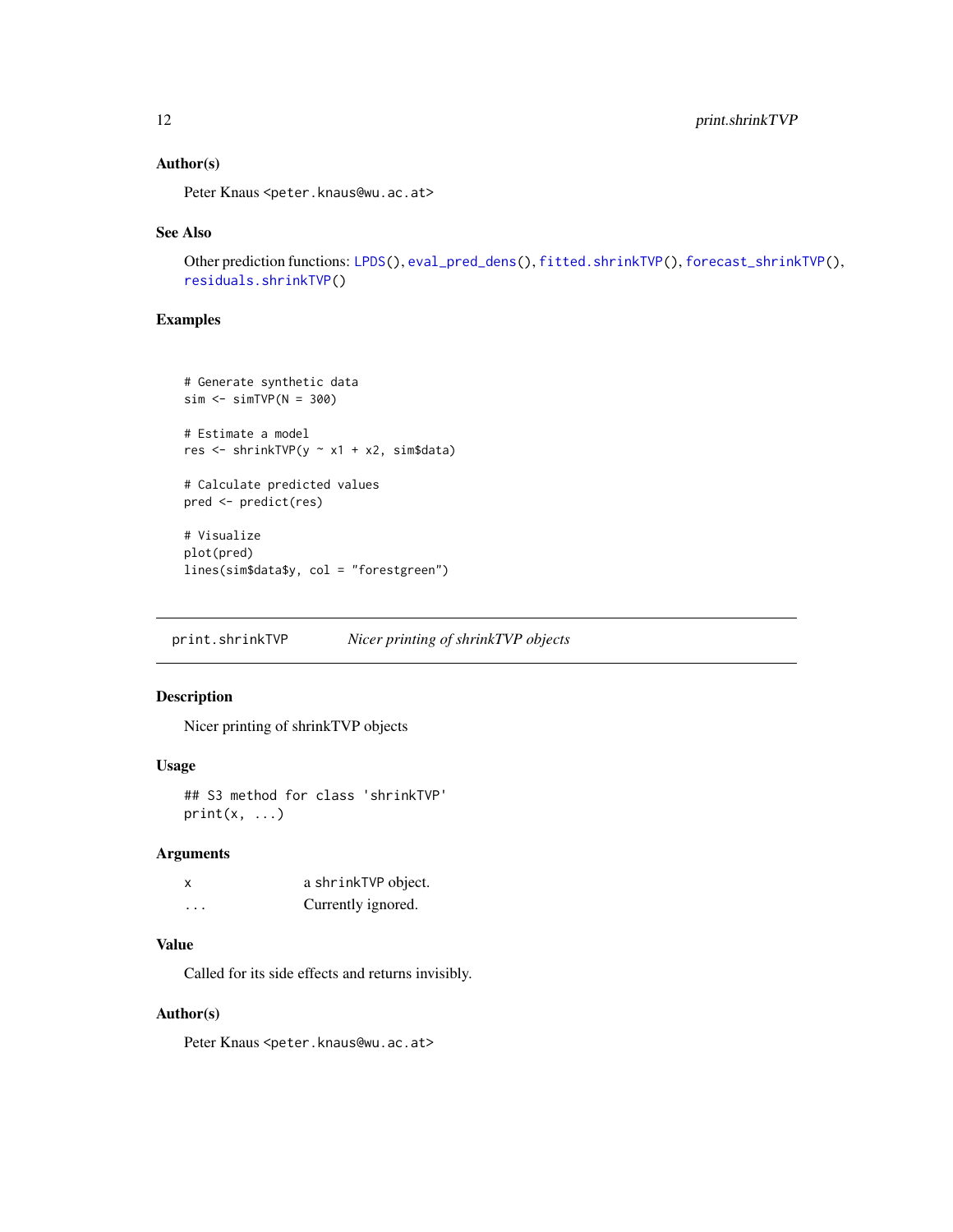<span id="page-12-1"></span><span id="page-12-0"></span>residuals.shrinkTVP *Calculate residuals for an estimated TVP model*

### Description

Calculates the residuals for an estimated TVP model, i.e.  $y_t - X_t' \beta_t$ .

### Usage

```
## S3 method for class 'shrinkTVP'
residuals(object, ...)
```
#### Arguments

| object   | a shrinkTVP object. |
|----------|---------------------|
| $\cdots$ | Currently ignored.  |

#### Value

An object of class shrinkTVP\_resid

#### Author(s)

Peter Knaus <peter.knaus@wu.ac.at>

### See Also

```
Other prediction functions: LPDS(), eval_pred_dens(), fitted.shrinkTVP(), forecast_shrinkTVP(),
predict.shrinkTVP()
```
#### Examples

```
# Generate synthetic data
sim < -simTVP(N = 300)# Estimate a model
res <- shrinkTVP(y ~ x1 + x2, sim$data)
# Calculate residuals
resids <- residuals(res)
```
# Visualize plot(resids)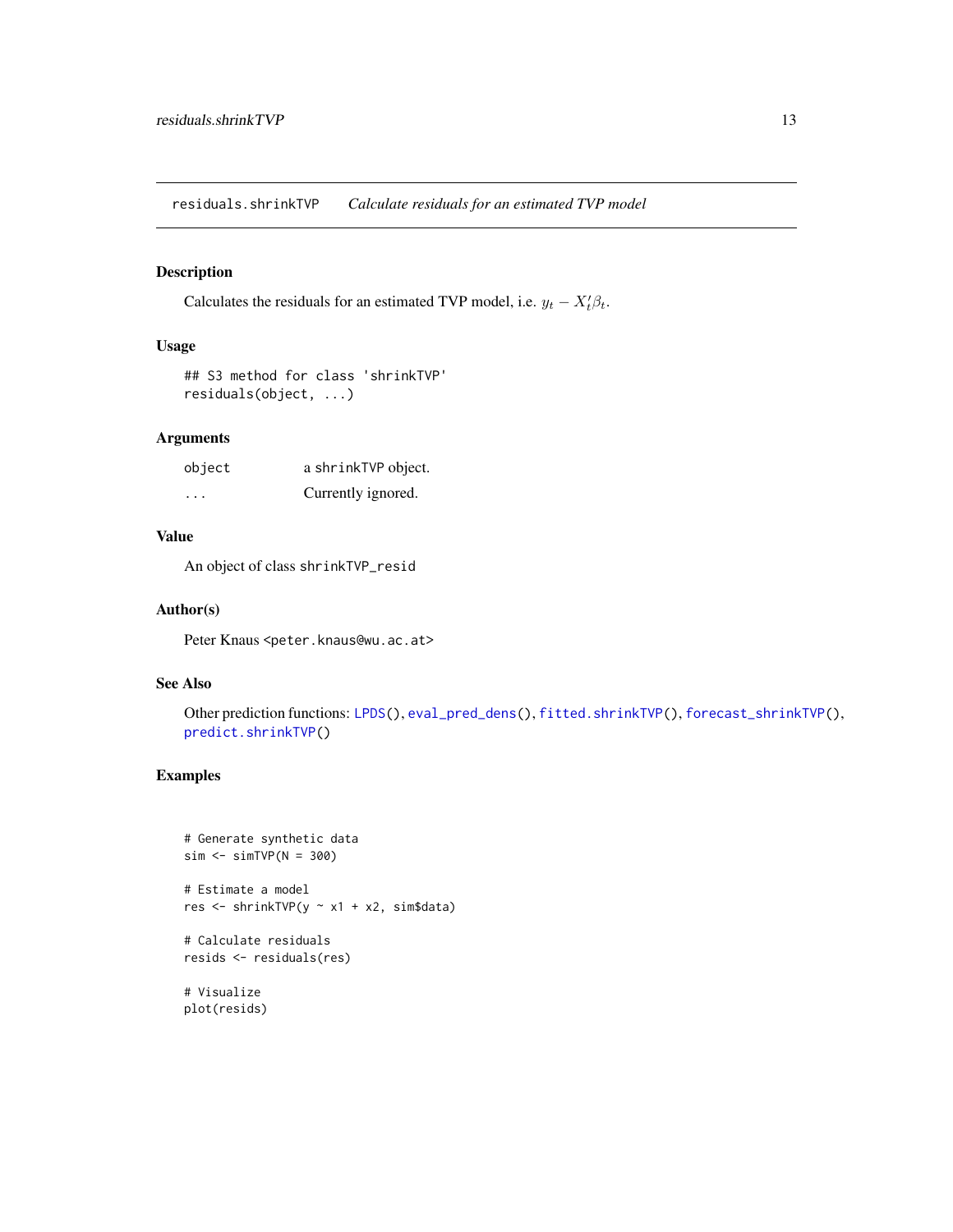<span id="page-13-1"></span><span id="page-13-0"></span>shrinkTVP *Markov Chain Monte Carlo (MCMC) for time-varying parameter models with shrinkage*

# Description

shrinkTVP samples from the joint posterior distribution of the parameters of a time-varying parameter model with shrinkage, potentially including stochastic volatility (SV), and returns the MCMC draws.

#### Usage

```
shrinkTVP(
  formula,
  data,
  mod_type = "double",
  niter = 10000,
  nburn = round(niter/2),
  nthin = 1,learn_a_xi = TRUE,learn_a_tau = TRUE,
  a_{x}i = 0.1,
  a_{\text{1}} a<sub>-</sub> tau = 0.1,
  learn_c_xi = TRUE,
  learn_c_tau = TRUE,
  c_x = 0.1,
  c_{\text{1}} tau = 0.1,
  a_eq_c_xi = FALSE,a_eq_c_tau = FALSE,
  learn_kappa2_B = TRUE,
  learn\_lambda2_B = TRUE,kappa2_B = 20,
  lambda2_B = 20,
  hyperprior_param,
  display_progress = TRUE,
  sv = FALSE,sv_param,
 MH_tuning,
  starting_vals
```
#### Arguments

)

| formula | object of class "formula": a symbolic representation of the model, as in the<br>function 1m. For details, see formula.                                                 |
|---------|------------------------------------------------------------------------------------------------------------------------------------------------------------------------|
| data    | <i>optional</i> data frame containing the response variable and the covariates. If not<br>found in data, the variables are taken from environment (formula), typically |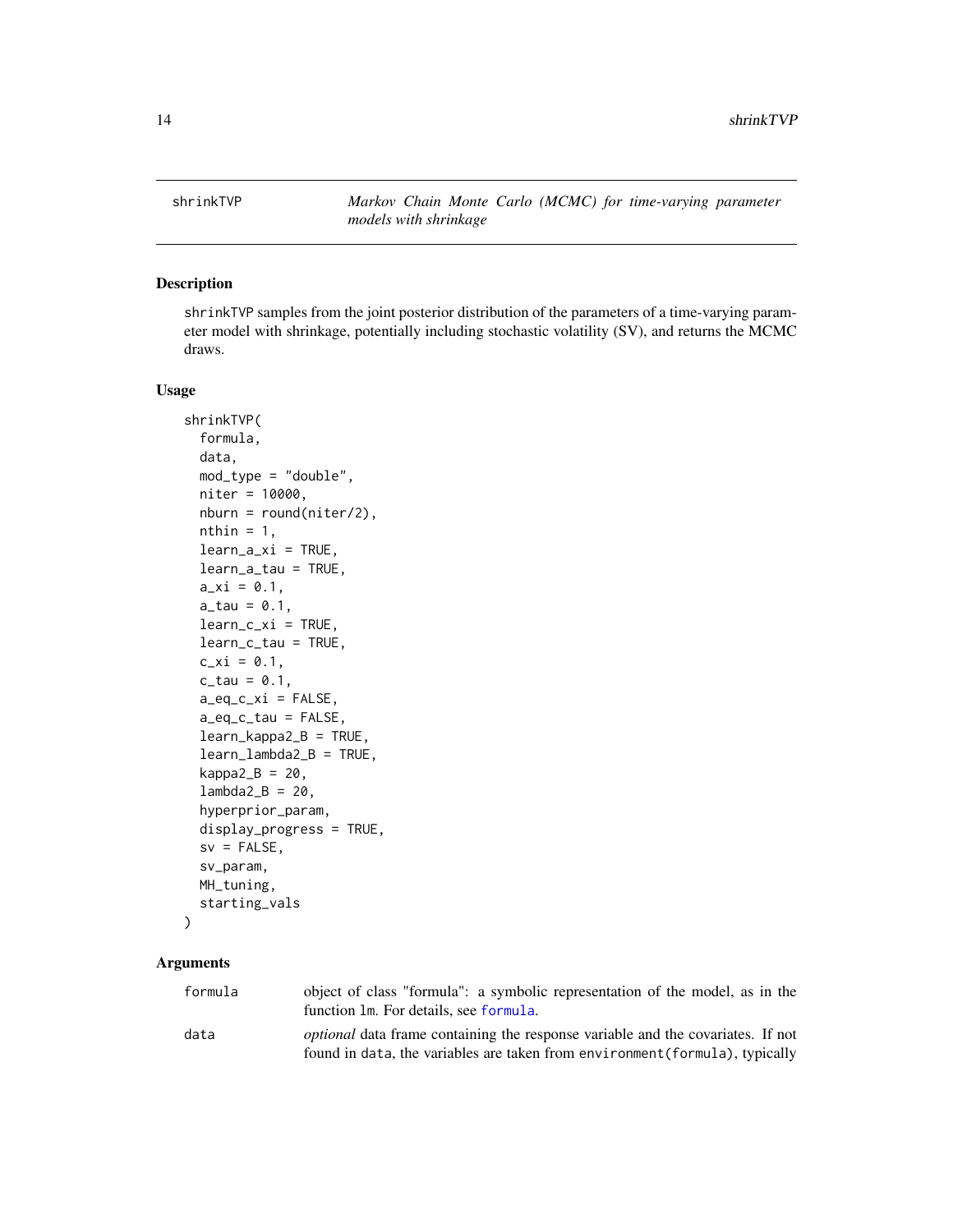|                | the environment from which shrinkTVP is called. No NAs are allowed in the<br>response variable and the covariates.                                                                                                                                                             |
|----------------|--------------------------------------------------------------------------------------------------------------------------------------------------------------------------------------------------------------------------------------------------------------------------------|
| mod_type       | character string that reads either "triple", "double" or "ridge". Determines<br>whether the triple gamma, double gamma or ridge prior are used for theta_sr<br>and beta_mean. The default is "double".                                                                         |
| niter          | positive integer, indicating the number of MCMC iterations to perform, includ-<br>ing the burn-in. Has to be larger than or equal to nburn $+ 2$ . The default value<br>is 10000.                                                                                              |
| nburn          | non-negative integer, indicating the number of iterations discarded as burn-in.<br>Has to be smaller than or equal to niter - 2. The default value is round (niter<br>(2).                                                                                                     |
| nthin          | positive integer, indicating the degree of thinning to be performed. Every nthin<br>draw is kept and returned. The default value is 1, implying that every draw is<br>kept.                                                                                                    |
| learn_a_xi     | logical value indicating whether to learn a_xi, the spike parameter of the state<br>variances. Ignored if mod_type is set to "ridge". The default value is TRUE.                                                                                                               |
| learn_a_tau    | logical value indicating whether to learn a_tau, the spike parameter of the mean<br>of the initial values of the states. Ignored if mod_type is set to "ridge". The<br>default value is TRUE.                                                                                  |
| a_xi           | positive, real number, indicating the (fixed) value for a_xi. Ignored if learn_a_xi<br>is TRUE or mod_type is set to "ridge". The default value is 0.1.                                                                                                                        |
| a_tau          | positive, real number, indicating the (fixed) value for a_tau. Ignored if learn_a_tau<br>is TRUE or mod_type is set to "ridge". The default value is 0.1.                                                                                                                      |
| learn_c_xi     | logical value indicating whether to learn c_xi, the tail parameter of the state<br>variances. Ignored if mod_type is not set to "triple" or a_eq_c_xi is set to<br>TRUE. The default value is TRUE.                                                                            |
| learn_c_tau    | logical value indicating whether to learn c_tau, the tail parameter of the mean<br>of the initial values of the states. Ignored if mod_type is not set to "triple" or<br>a_eq_c_tau is set to TRUE. The default value is TRUE.                                                 |
| $c_x$          | positive, real number, indicating the (fixed) value for c_xi. Ignored if learn_c_xi<br>is TRUE, mod_type is not set to "triple" or a_eq_c_xi is set to TRUE. The de-<br>fault value is 0.1.                                                                                    |
| c_tau          | positive, real number, indicating the (fixed) value for c_tau. Ignored if learn_c_xi<br>is TRUE, mod_type is not set to "triple" or a_eq_c_tau is set to TRUE. The de-<br>fault value is 0.1.                                                                                  |
| a_eq_c_xi      | logical value indicating whether to force $a_{x}$ and $c_{x}$ to be equal. If set to<br>TRUE, beta_a_xi and alpha_a_xi are used as the hyperparameters and beta_c_xi<br>and alpha_c_xi are ignored. Ignored if mod_type is not set to "triple". The<br>default value is FALSE. |
| a_eq_c_tau     | logical value indicating whether to force a_tau and c_tau to be equal. If set<br>to TRUE, beta_a_tau and alpha_a_tau are used as the hyperparameters and<br>beta_c_tau and alpha_c_tau are ignored. Ignored if mod_type is not set to<br>"triple". The default value is FALSE. |
| learn_kappa2_B | logical value indicating whether to learn kappa2_B, the global level of shrinkage<br>for the state variances. The default value is TRUE.                                                                                                                                       |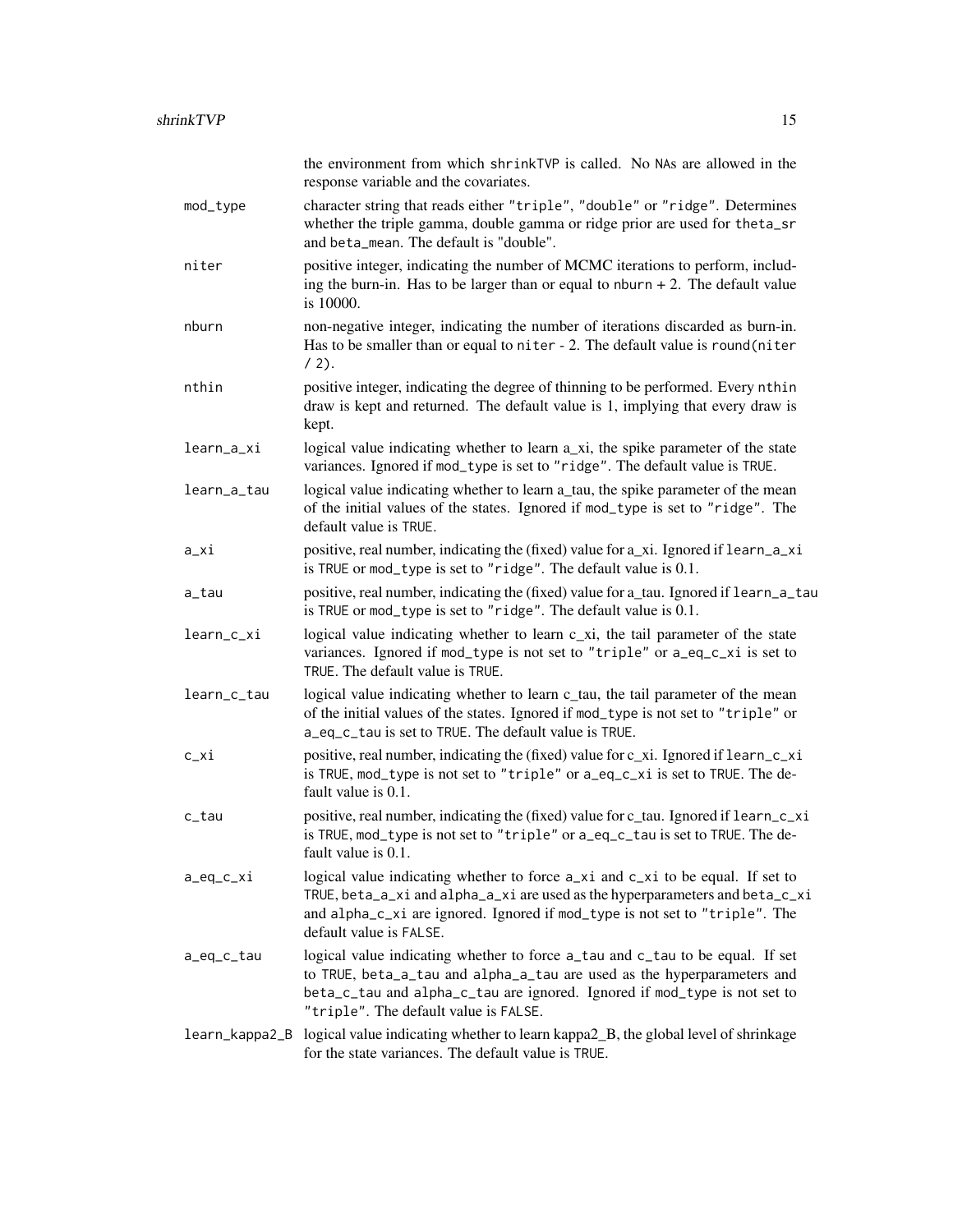<span id="page-15-0"></span>

| learn_lambda2_B  |                                                                                                                                                                                                                                                                                                                                                             |  |
|------------------|-------------------------------------------------------------------------------------------------------------------------------------------------------------------------------------------------------------------------------------------------------------------------------------------------------------------------------------------------------------|--|
|                  | logical value indicating whether to learn the lambda2_B parameter, the global<br>level of shrinkage for the mean of the initial values of the states. The default<br>value is TRUE.                                                                                                                                                                         |  |
| kappa2_B         | positive, real number, indicating the (fixed) value for kappa2_B. Ignored if<br>learn_kappa2_B is TRUE. The default value is 20.                                                                                                                                                                                                                            |  |
| lambda2_B        | positive, real number, indicating the (fixed) value for lambda2_B. Ignored if<br>learn_lambda2_B is TRUE. The default value is 20.                                                                                                                                                                                                                          |  |
| hyperprior_param |                                                                                                                                                                                                                                                                                                                                                             |  |
|                  | optional named list containing hyperparameter values. Not all have to be sup-<br>plied, with those missing being replaced by the default values. Any list elements<br>that are misnamed will be ignored and a warning will be thrown. All hyperpa-<br>rameter values have to be positive, real numbers. The following hyperparame-<br>ters can be supplied: |  |
|                  | • c0: The default value is 2.5.                                                                                                                                                                                                                                                                                                                             |  |
|                  | • g0: The default value is 5.                                                                                                                                                                                                                                                                                                                               |  |
|                  | • G0: The default value is $5 / (2.5 - 1)$ .                                                                                                                                                                                                                                                                                                                |  |
|                  | • e1: The default value is 0.001.                                                                                                                                                                                                                                                                                                                           |  |
|                  | • e2: The default value is 0.001.                                                                                                                                                                                                                                                                                                                           |  |
|                  | • d1: The default value is 0.001.                                                                                                                                                                                                                                                                                                                           |  |
|                  | • d2: The default value is 0.001.                                                                                                                                                                                                                                                                                                                           |  |
|                  | • alpha_a_xi: The default value is 5.                                                                                                                                                                                                                                                                                                                       |  |
|                  | • alpha_a_tau: The default value is 5.                                                                                                                                                                                                                                                                                                                      |  |
|                  | • beta_a_xi: The default value is 10.                                                                                                                                                                                                                                                                                                                       |  |
|                  | • beta_a_tau: The default value is 10.                                                                                                                                                                                                                                                                                                                      |  |
|                  | • alpha_c_xi: The default value is 5.                                                                                                                                                                                                                                                                                                                       |  |
|                  | • alpha_c_tau: The default value is 5.                                                                                                                                                                                                                                                                                                                      |  |
|                  | • beta_c_xi: The default value is 2.                                                                                                                                                                                                                                                                                                                        |  |
|                  | • beta_c_tau: The default value is 2.                                                                                                                                                                                                                                                                                                                       |  |
| display_progress |                                                                                                                                                                                                                                                                                                                                                             |  |
|                  | logical value indicating whether the progress bar and other informative output<br>should be displayed. The default value is TRUE.                                                                                                                                                                                                                           |  |
| s٧               | logical value indicating whether to use stochastic volatility for the error of the<br>observation equation. For details please see stochvol, in particular sysample.<br>The default value is FALSE.                                                                                                                                                         |  |
| sv_param         | optional named list containing hyperparameter values for the stochastic volatil-<br>ity parameters. Not all have to be supplied, with those missing being replaced<br>by the default values. Any list elements that are misnamed will be ignored and<br>a warning will be thrown. Ignored if sv is FALSE. The following elements can<br>be supplied:        |  |
|                  | • Bsigma_sv: positive, real number. The default value is 1.                                                                                                                                                                                                                                                                                                 |  |
|                  | • a0_sv: positive, real number. The default value is 5.                                                                                                                                                                                                                                                                                                     |  |
|                  | • b0_sv: positive, real number. The default value is 1.5.                                                                                                                                                                                                                                                                                                   |  |

• bmu: real number. The default value is 0.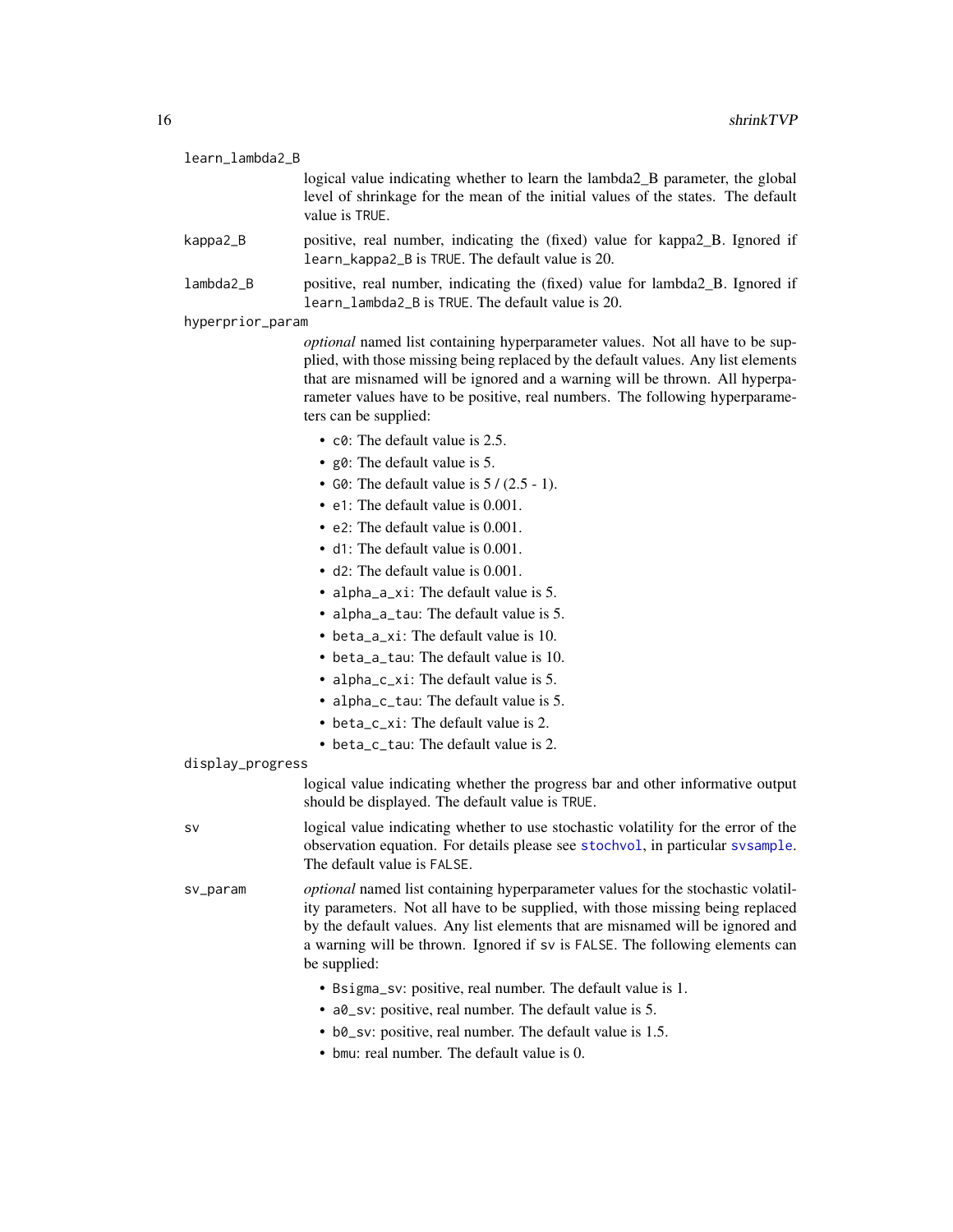• Bmu: real number. larger than 0. The default value is 1.

MH\_tuning *optional* named list containing values used to tune the MH steps for a\_xi, a\_tau, c\_xi, and c\_tau. Not all have to be supplied, with those missing being replaced by the default values. Any list elements that are misnamed will be ignored and a warning will be thrown. The arguments for a\_xi(a\_tau) are only used if learn\_a\_xi(learn\_a\_tau) is set to TRUE and mod\_type is not equal to "ridge". The arguments for c\_xi(c\_tau) are only used if learn\_c\_xi(learn\_c\_tau) is set to TRUE and mod\_type is equal to "triple". Arguments ending in "adaptive" are logical values indicating whether or not to make the MH step for the respective parameter adaptive. Arguments ending in "tuning\_par" serve two different purposes. If the respective MH step is not set to be adaptive, it acts as the standard deviation of the proposal distribution. If the respective MH step is set to be adaptive, it acts as the initial standard deviation. Arguments ending in "target\_rate" define the acceptance rate the algorithm aims to achieve. Arguments ending in "max\_adapt" set the maximum value by which the logarithm of the standard deviation of the proposal distribution is adjusted. Finally, arguments ending in "batch\_size" set the batch size after which the standard deviation of the proposal distribution is adjusted. The following elements can be supplied:

- a\_xi\_adaptive: logical value. The default is TRUE.
- a\_xi\_tuning\_par: positive, real number. The default value is 1.
- a\_xi\_target\_rate: positive, real number, between 0 and 1. The default value is 0.44.
- a\_xi\_max\_adapt: positive, real number. The default value is 0.01.
- a\_xi\_batch\_size: positive integer. The default value is 50.
- a\_tau\_adaptive: logical value. The default is TRUE.
- a\_tau\_tuning\_par: positive, real number. The default value is 1.
- a\_tau\_target\_rate: positive, real number, between 0 and 1. The default value is 0.44.
- a\_tau\_max\_adapt: positive, real number. The default value is 0.01.
- a\_tau\_batch\_size: positive integer. The default value is 50.
- c\_xi\_adaptive: logical value. The default is TRUE.
- c\_xi\_tuning\_par: positive, real number. The default value is 1.
- c\_xi\_target\_rate: positive, real number, between 0 and 1. The default value is 0.44.
- c\_xi\_max\_adapt: positive, real number. The default value is 0.01.
- c\_xi\_batch\_size: positive integer. The default value is 50.
- c\_tau\_adaptive: logical value. The default is TRUE.
- c\_tau\_tuning\_par: positive, real number. The default value is 1.
- c\_tau\_target\_rate: positive, real number, between 0 and 1. The default value is 0.44.
- c\_tau\_max\_adapt: positive, real number. The default value is 0.01.
- c\_tau\_batch\_size: positive integer. The default value is 50.

starting\_vals *optional* named list containing the values at which the MCMC algorithm will be initialized. In the following d refers to the number of covariates, including the intercept and expanded factors. Not all have to be supplied, with those missing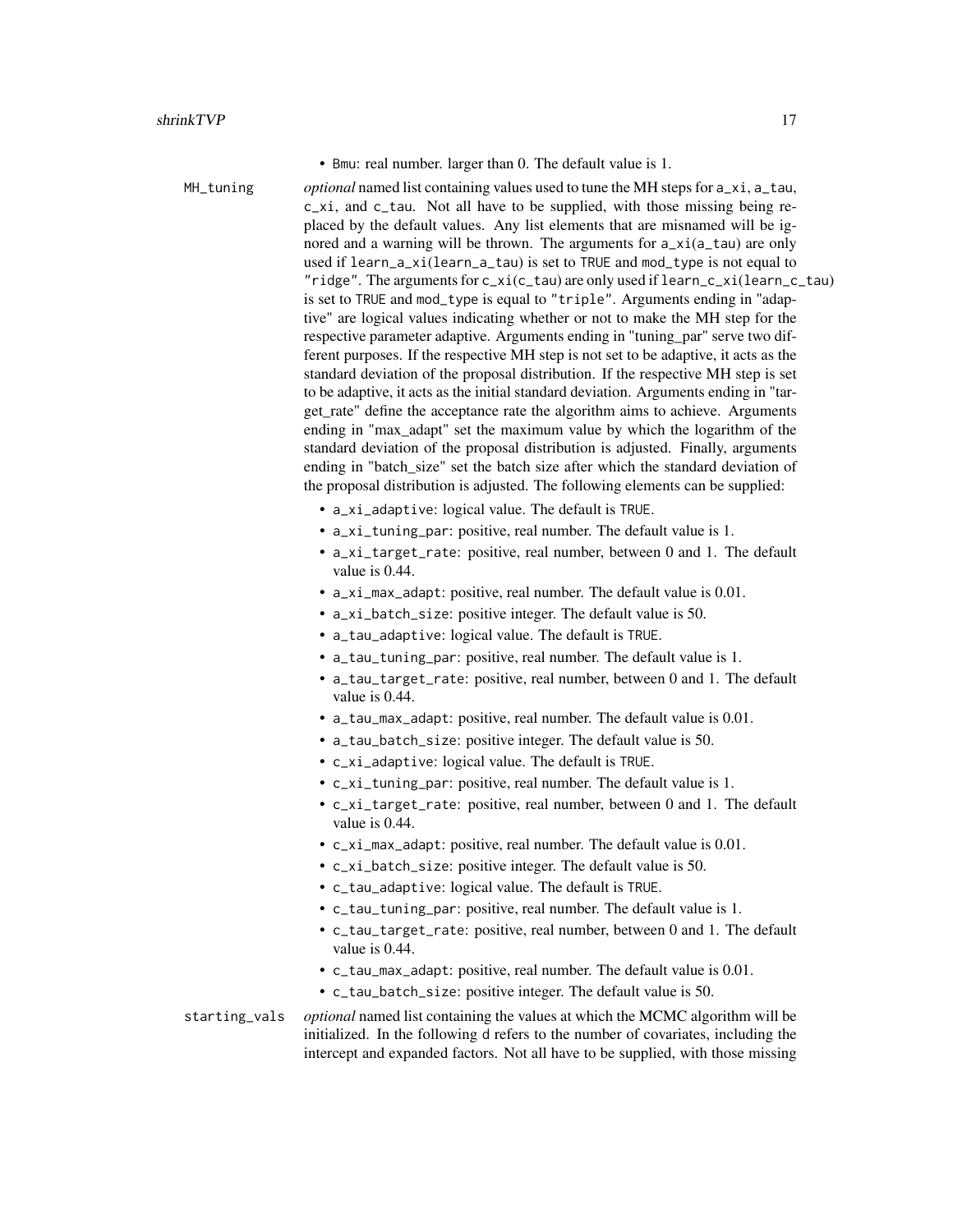being replaced by the default values. Any list elements that are misnamed will be ignored and a warning will be thrown. The following elements can be supplied:

- beta\_mean\_st: vector of length d containing single numbers. The default is rep $(\emptyset, d)$ .
- theta\_sr\_st: vector of length d containing single, positive numbers. The default is rep(1,d).
- tau2\_st: vector of length d containing single, positive numbers. The default is rep(1,d).
- xi2\_st: vector of length d containing single, positive numbers. The default is  $rep(1,d)$ .
- kappa2\_st: vector of length d containing single, positive numbers. The default is rep(1,d).
- lambda2\_st: vector of length d containing single, positive numbers. The default is rep(1,d).
- kappa2\_B\_st: positive, real number. The default value is 20.
- lambda2\_B\_st: positive, real number. The default value is 20.
- a\_xi\_st: positive, real number. The default value is 0.1.
- a\_tau\_st: positive, real number. The default value is 0.1.
- c\_xi\_st: positive, real number. The default value is 0.1. Note that the prior for  $c_x$  is restricted to  $(0, 0.5)$ .
- c\_tau\_st: positive, real number. The default value is 0.1. Note that the prior for c\_tau is restricted to  $(0, 0.5)$ .
- sv\_mu\_st: real number. The default value is -10.
- sv\_phi\_st: positive, real number between -1 and 1. The default value is 0.5.
- sv\_sigma2\_st : positive, real number. The default value is 1.
- C0\_st: positive, real number. The default value is 1.
- sigma2\_st: positive, real number if sv is FALSE, otherwise a vector of positive, real numbers of length N. The default value is 1 or a vector thereof.
- h0\_st: real number. The default value is 0.

#### Details

For details concerning the algorithms please refer to the papers by Bitto and Frühwirth-Schnatter (2019) and Cadonna et al. (2020). For more details on the package and the usage of the functions, see Knaus et al. (2021).

#### Value

The value returned is a list object of class shrinkTVP containing

| beta      | list object containing an mome, typ object for the parameter draws from the        |
|-----------|------------------------------------------------------------------------------------|
|           | posterior distribution of the centered states, one for each covariate. In the case |
|           | that there is only one covariate, this becomes just a single mome, typ object.     |
| beta mean | meme object containing the parameter draws from the posterior distribution of      |
|           | beta mean.                                                                         |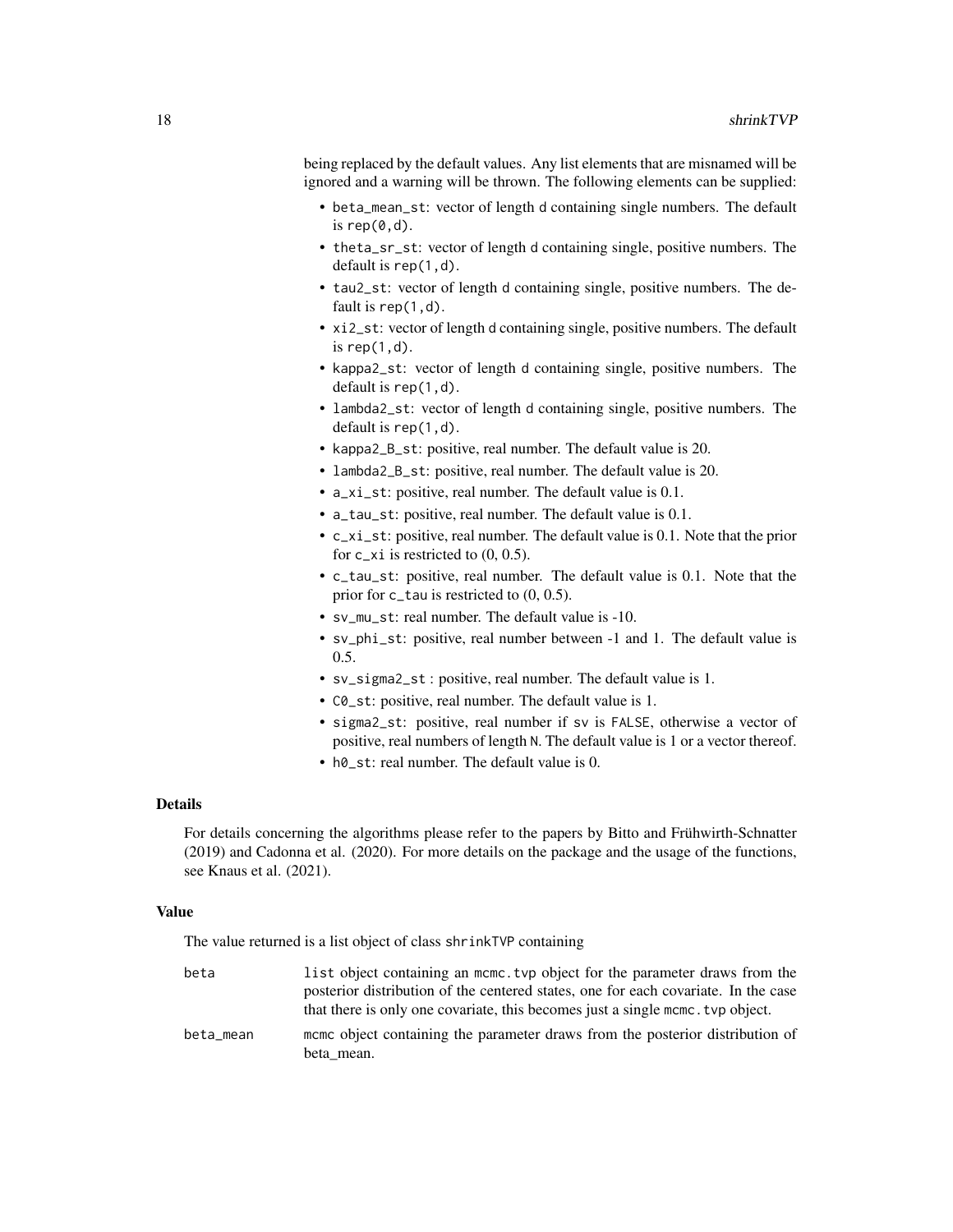| theta_sr       | mcmc object containing the parameter draws from the posterior distribution of<br>the square root of theta.                                                                                            |
|----------------|-------------------------------------------------------------------------------------------------------------------------------------------------------------------------------------------------------|
| tau2           | mcmc object containing the parameter draws from the posterior distribution of<br>tau2.                                                                                                                |
| xi2            | mcmc object containing the parameter draws from the posterior distribution of<br>xi2.                                                                                                                 |
| lambda2        | (optional) mcmc object containing the parameter draws from the posterior distri-<br>bution of lambda2. Not returned if mod_type is not "triple".                                                      |
| kappa2         | (optional) mcmc object containing the parameter draws from the posterior distri-<br>bution of kappa2. Not returned if mod_type is not "triple".                                                       |
| a_xi           | (optional) mcmc object containing the parameter draws from the posterior distri-<br>bution of a_xi. Not returned if learn_a_xi is FALSE or mod_type is "ridge".                                       |
| a_tau          | (optional) mcmc object containing the parameter draws from the posterior distri-<br>bution of a_tau. Not returned if learn_a_tau is FALSE or mod_type is "ridge".                                     |
| $c_x$          | (optional) mcmc object containing the parameter draws from the posterior dis-<br>tribution of c_xi. Not returned if learn_c_xi is FALSE or mod_type is not<br>"triple".                               |
| c_tau          | (optional) mcmc object containing the parameter draws from the posterior dis-<br>tribution of c_tau. Not returned if learn_c_tau is FALSE or mod_type is not<br>"triple".                             |
| lambda2_B      | (optional) mcmc object containing the parameter draws from the posterior distri-<br>bution of lambda2_B. Not returned if learn_lambda2_B is FALSE or mod_type<br>is "ridge".                          |
| kappa2_B       | (optional) mcmc object containing the parameter draws from the posterior distri-<br>bution of kappa2_B. Not returned if learn_kappa2_B is FALSE or mod_type is<br>"ridge".                            |
| sigma2         | mcmc object containing the parameter draws from the posterior distribution of<br>sigma2. If sv is TRUE, sigma2 is additionally an mcmc. tvp object.                                                   |
| C <sub>0</sub> | (optional) mcmc object containing the parameter draws from the posterior distri-<br>bution of C0. Not returned if sv is TRUE.                                                                         |
| SV_MU          | (optional) mcmc object containing the parameter draws from the posterior distri-<br>bution of the mu parameter for the stochastic volatility model on the errors. Not<br>returned if sv is FALSE.     |
| sv_phi         | (optional) meme object containing the parameter draws from the posterior distri-<br>bution of the phi parameter for the stochastic volatility model on the errors. Not<br>returned if sv is FALSE.    |
| sv_sigma2      | (optional) mcmc object containing the parameter draws from the posterior distri-<br>bution of the sigma2 parameter for the stochastic volatility model on the errors.<br>Not returned if sv is FALSE. |
| MH_diag        | (optional) named list containing statistics for assessing MH performance. Not<br>returned if no MH steps are required or none of them are specified to be adaptive.                                   |
| internals      | list object containg two arrays that are required for calculating the LPDS.                                                                                                                           |
| priorvals      | list object containing hyperparameter values of the prior distributions, as spec-<br>ified by the user.                                                                                               |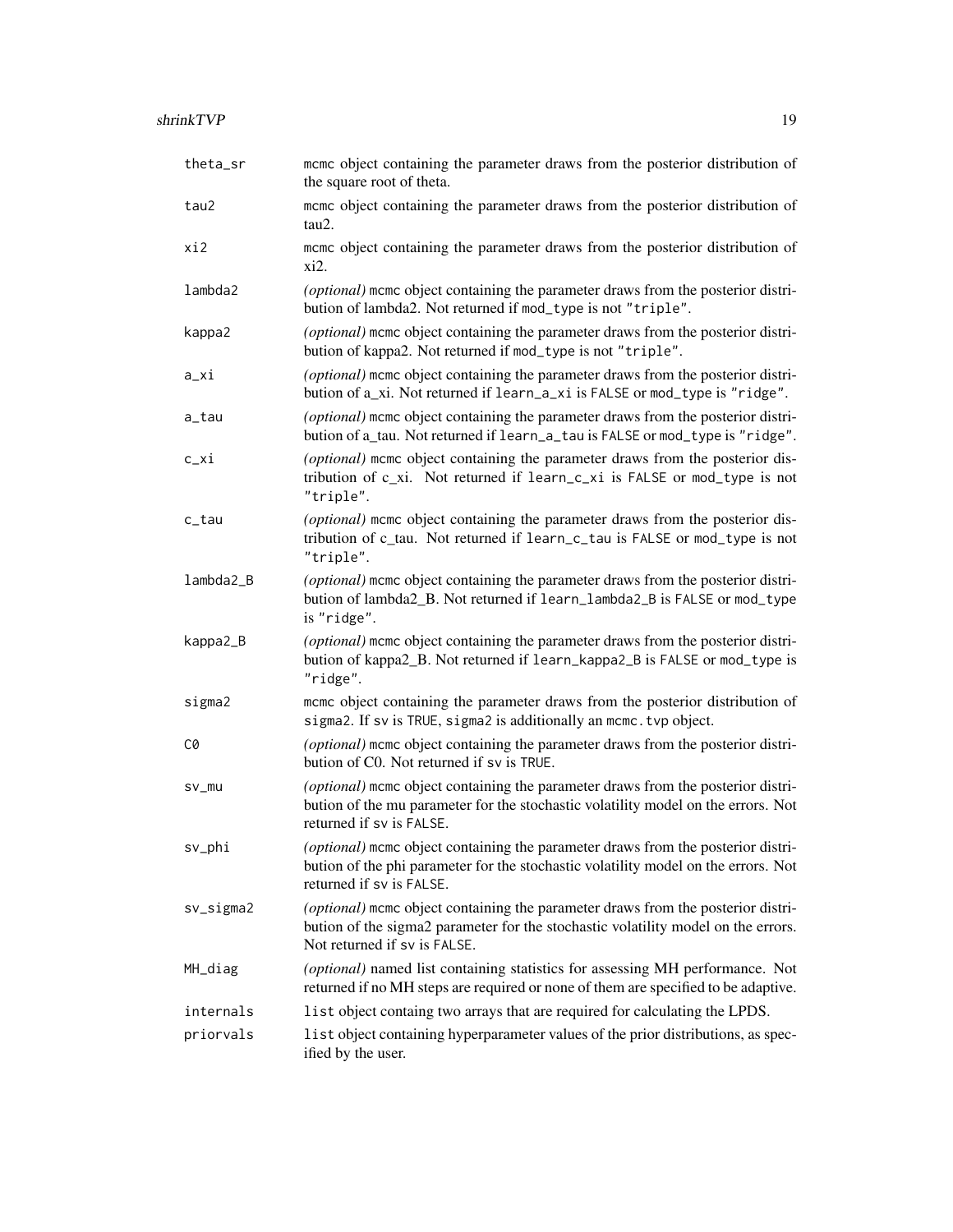<span id="page-19-0"></span>model list object containing the model matrix, model response and formula used. summaries list object containing a collection of summary statistics of the posterior draws.

To display the output, use plot and summary. The summary method displays the specified prior values stored in priorvals and the posterior summaries stored in summaries, while the plot method calls coda's plot.mcmc or the plot.mcmc.tvp method. Furthermore, all functions that can be applied to coda::mcmc objects (e.g. coda::acfplot) can be applied to all output elements that are coda compatible.

#### Author(s)

Peter Knaus <peter.knaus@wu.ac.at>

#### References

Bitto, A., & Frühwirth-Schnatter, S. (2019). "Achieving shrinkage in a time-varying parameter model framework." *Journal of Econometrics*, 210(1), 75-97. <doi:10.1016/j.jeconom.2018.11.006>

Cadonna, A., Frühwirth-Schnatter, S., & Knaus, P. (2020). "Triple the Gamma—A Unifying Shrinkage Prior for Variance and Variable Selection in Sparse State Space and TVP Models." *Econometrics*, 8(2), 20. <doi:10.3390/econometrics8020020>

Knaus, P., Bitto-Nemling, A., Cadonna, A., & Frühwirth-Schnatter, S. (2021) "Shrinkage in the Time-Varying Parameter Model Framework Using the R Package shrinkTVP." *Journal of Statistical Software* 100(13), 1–32. <doi:10.18637/jss.v100.i13>

#### See Also

[plot.shrinkTVP](#page-8-1), [plot.mcmc.tvp](#page-5-1)

#### Examples

```
## Example 1, learn everything
set.seed(123)
sim <- simTVP(theta = c(0.2, 0, 0), beta_mean = c(1.5, -0.3, 0))
data <- sim$data
res \le shrinkTVP(y \sim x1 + x2, data = data)
# summarize output
summary(res)
## Example 2, hierarchical Bayesian Lasso
res \le shrinkTVP(y \sim x1 + x2, data = data,
                learn_a_xi = FALSE, learn_a_tau = FALSE,
                a_{x}i = 1, a_{t}a = 1## Example 3, non-hierarchical Bayesian Lasso
res \le shrinkTVP(y \sim x1 + x2, data = data,
                learn_a_xi = FALSE, learn_a_tau = FALSE,
```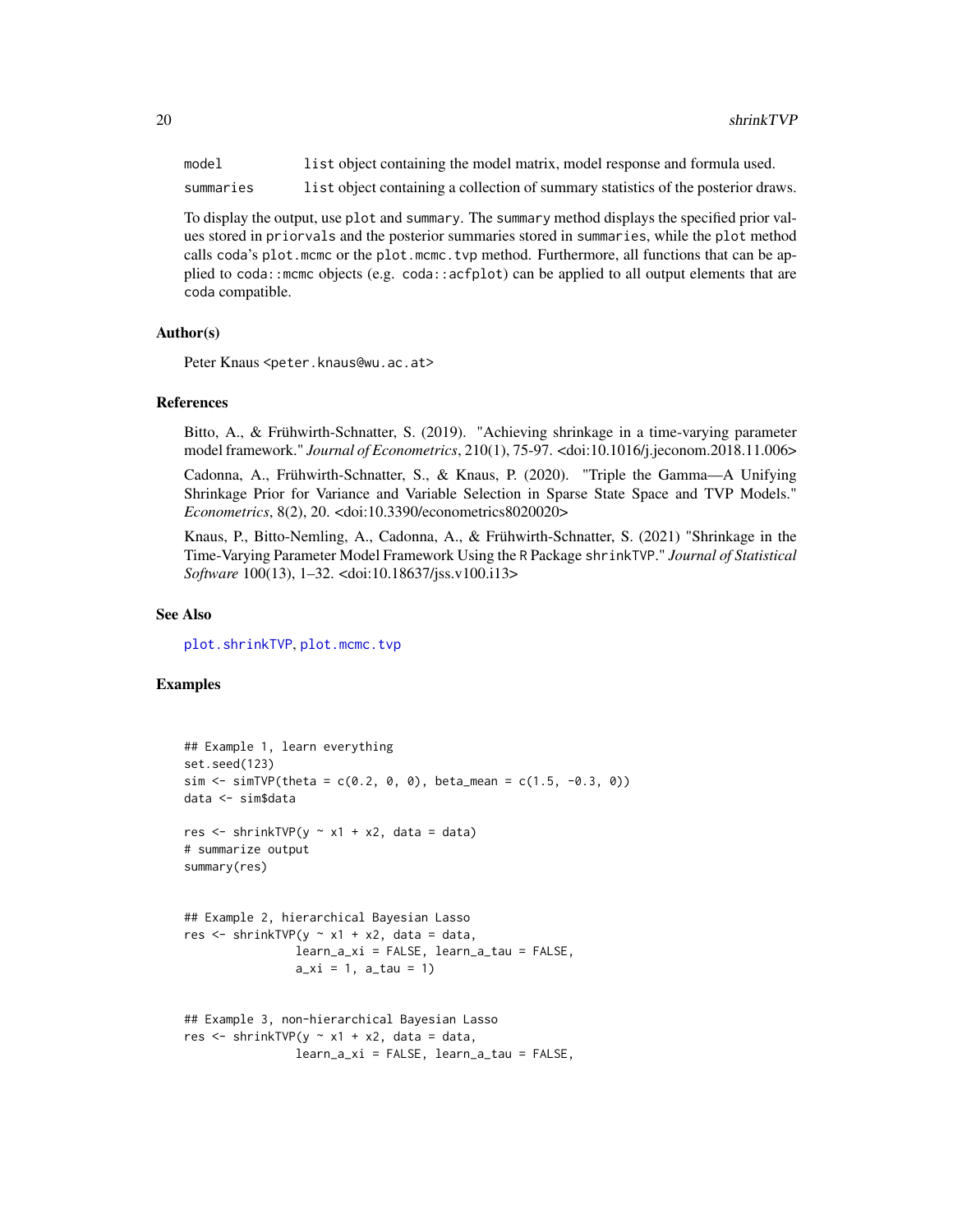```
a_{x}i = 1, a_{t}a = 1,
                learn_kappa2 = FALSE, learn_lambda2 = FALSE)
## Example 4, adding stochastic volatility
res <- shrinkTVP(y \sim x1 + x2, data = data,
                sv = TRUE)
## Example 4, changing some of the default hyperparameters
res \le shrinkTVP(y \sim x1 + x2, data = data,
                hyperprior_param = list(beta_a-xi = 5,alpha_a_xi = 10)## Example 5, using the triple gamma prior
res \le shrinkTVP(y \sim x1 + x2, data = data,
                mod_type = "triple")
```
simTVP *Generate synthetic data from a time-varying parameter model*

#### Description

simTVP generates synthetic data from a time-varying parameter model. The covariates are always generated i.i.d. from a Normal(0,1) distribution.

#### Usage

```
simTVP(
  N = 200,
  d = 3,
  sv = FALSE,sigma2 = 1,
  theta,
  beta_mean,
  sv_mu = 0,
  sv_{phi} = 0.98,
  sv\_sigma2 = 0.2\lambda
```

| N | integer $> 2$ . Indicates the length of the time series to be generated. The default<br>value is 200. |
|---|-------------------------------------------------------------------------------------------------------|
| d | positive integer. Indicates the number of covariates to simulate. The default<br>value is 3.          |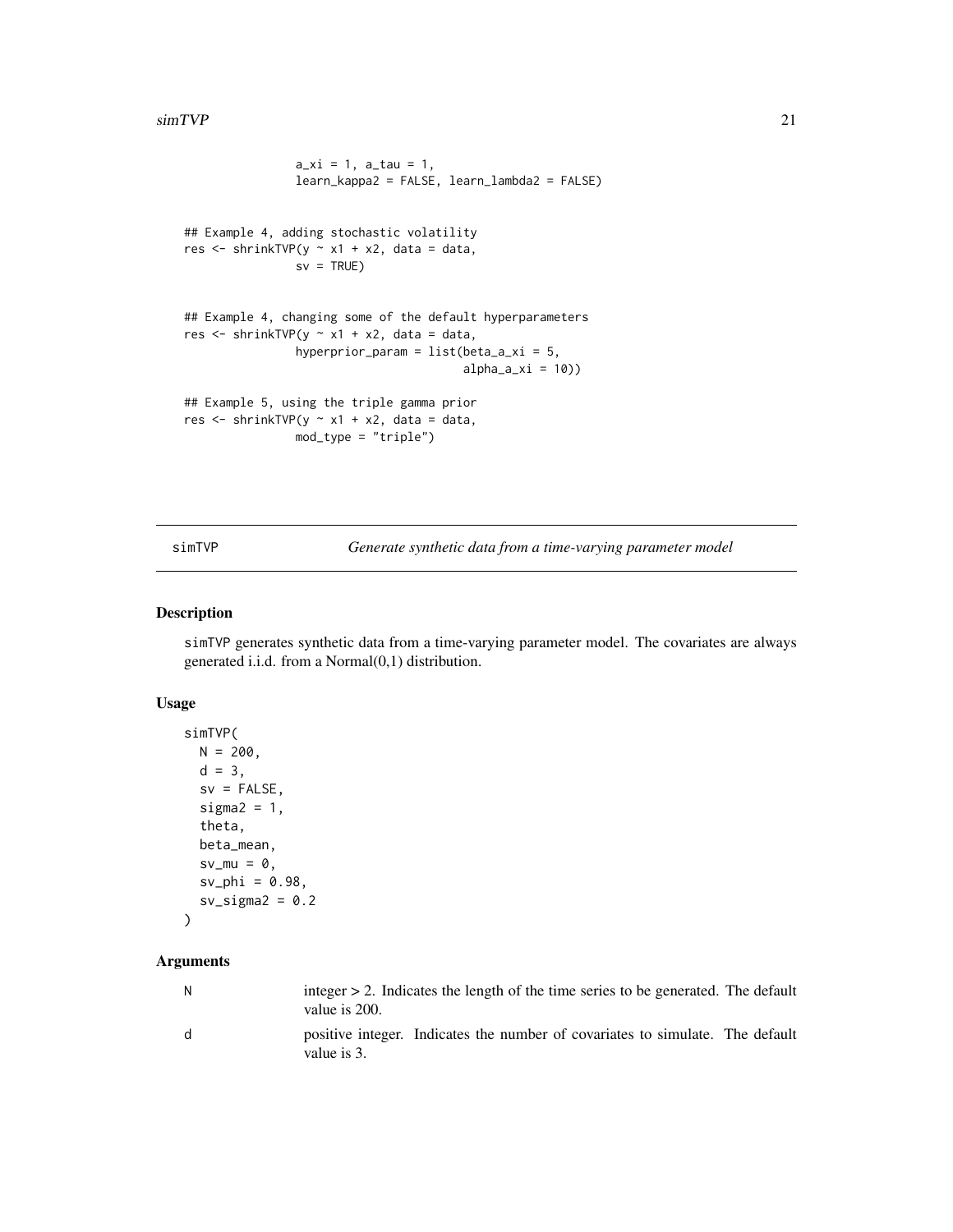<span id="page-21-0"></span>

| <b>SV</b> | logical value. If set to TRUE, the data will be generated with stochastic volatility<br>for the errors of the observation equation using sysim. The default value is<br>FALSE.                                                                                                    |
|-----------|-----------------------------------------------------------------------------------------------------------------------------------------------------------------------------------------------------------------------------------------------------------------------------------|
| sigma2    | positive real number. Determines the variance of the errors of the observation<br>equation. Ignored if sv is TRUE. The default value is 1.                                                                                                                                        |
| theta     | (optional) vector containing positive real numbers. If supplied, these determine<br>the variances of the innovations of the state equation. Otherwise, the elements<br>of the ta are generated from a $X^2(1)$ distribution. Has to be of length d or an<br>error will be thrown. |
| beta_mean | (optional) vector containing real numbers. If supplied, these determine the mean<br>of the initial value of the state equation. Otherwise, the elements of beta_mean<br>are generated from a Normal $(0,1)$ distribution. Has to be of length d or an error<br>will be thrown.    |
| $SV_mu$   | real number. Determines the mean of the logarithm of the volatility. Ignored if<br>sy is FALSE. The default value is 0.                                                                                                                                                           |
| sv_phi    | real number between -1 and 1. Determines the persistence of the SV process.<br>Ignored if sv is FALSE. The default value is 0.98.                                                                                                                                                 |
| sv_sigma2 | positive, real number. Determines the variance of the innovations of the loga-<br>rithm of the volatility. Ignored if sv is FALSE. The default value is 0.2.                                                                                                                      |

### Value

The value returned is a list object containing:

| data      | data frame that holds the simulated data.                                 |
|-----------|---------------------------------------------------------------------------|
| true_vals | list object containing:                                                   |
|           | • the ta: the values of the ta used in the data generating process.       |
|           | • beta_mean: the values of beta_mean used in the data generating process. |
|           | • beta: the true paths of beta used for the data generating process.      |
|           | • sigma2: the value(s) of sigma2 used in the data generating process.     |

## Author(s)

Peter Knaus <peter.knaus@wu.ac.at>

# Examples

```
# Generate a time series of length 300
res <- simTVP(N = 300)
# Extract the generated data
data <- res$data
# Now with stochastic volatility
res\_sv \leq simTVP(N = 300, sv = TRUE)
```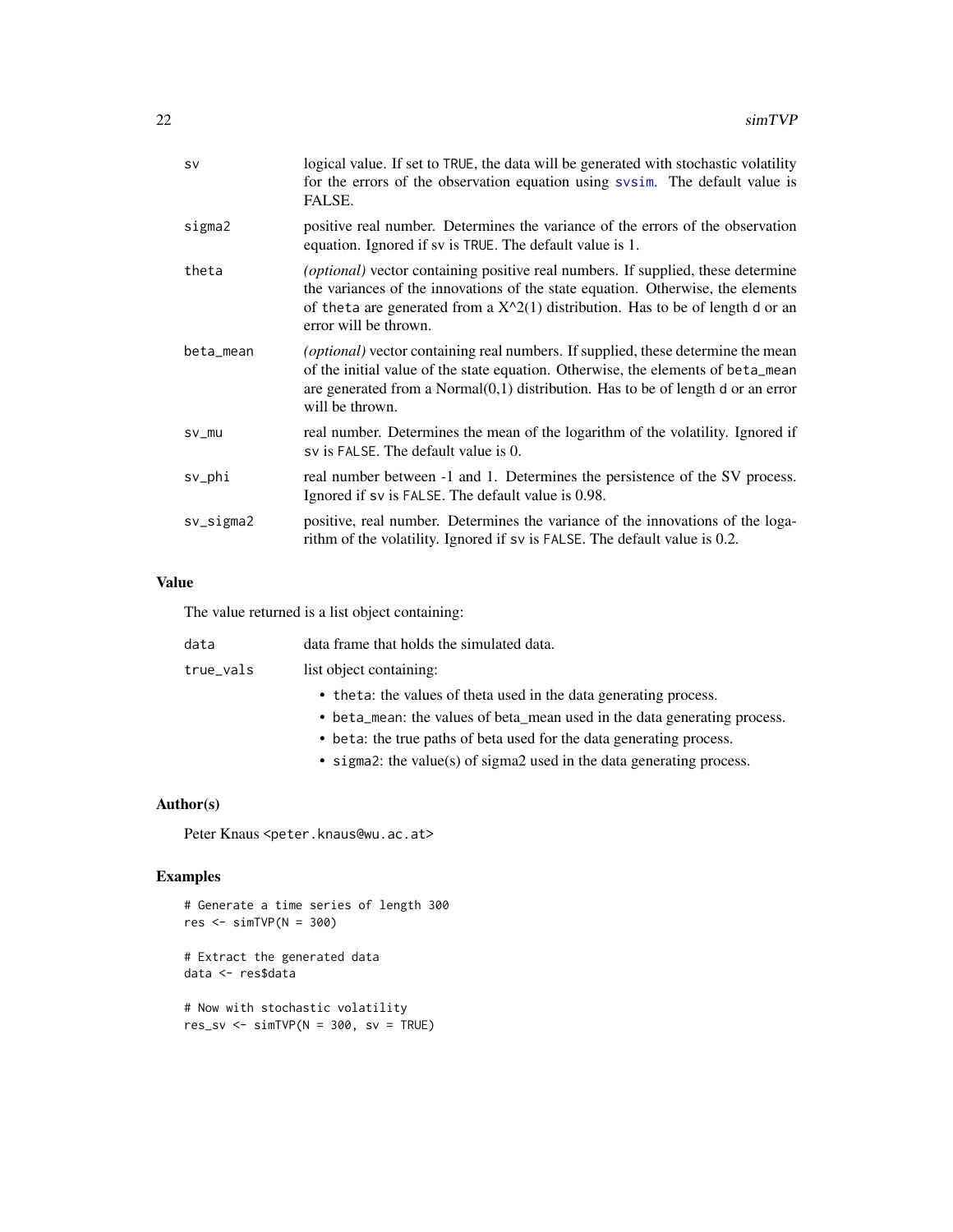<span id="page-22-0"></span>

#### Description

updateTVP draws a single sample from the joint posterior distribution of the parameters of a timevarying parameter model with shrinkage potentially including stochastic volatility (SV). It performs no input checks and must therefore be used with caution. It is designed to be used in a modular fashion within other samplers, where speed is important. As such, no draws are saved and must be stored manually if the user wants to analyze them further.

#### Usage

```
updateTVP(
  y,
  x,
  curr_draws,
  mod_type = "double",
  learn_a_xi = TRUE,
  learn_a_tau = TRUE,
  a_{x}i = 0.1,
  a_{\text{1}} a<sub>-</sub> tau = 0.1,
  learn_c_xi = TRUE,learn_c_tau = TRUE,
  c_x = 0.1,
  c_{1}tau = 0.1,
  a_eq_c_xi = FALSE,a_eq_c_tau = FALSE,
  learn_kappa2_B = TRUE,learn_lambda2_B = TRUE,
  kappa2_B = 20,
  lambda2_B = 20,
  hyperprior_param,
  sv = FALSE,sv_param,
  MH_tuning
```
# )

#### Arguments

| y            | vector of length N containing the response variable.                                                                                                                                      |
|--------------|-------------------------------------------------------------------------------------------------------------------------------------------------------------------------------------------|
| $\mathsf{x}$ | matrix of dimension Nxd containing the covariates.                                                                                                                                        |
| curr_draws   | named list containing all the current draws from the joint posterior of the param-<br>eters. Not all values are required for all model setups. The following elements<br>can be supplied: |
|              |                                                                                                                                                                                           |

• beta\_mean\_st: vector of length d containing single numbers.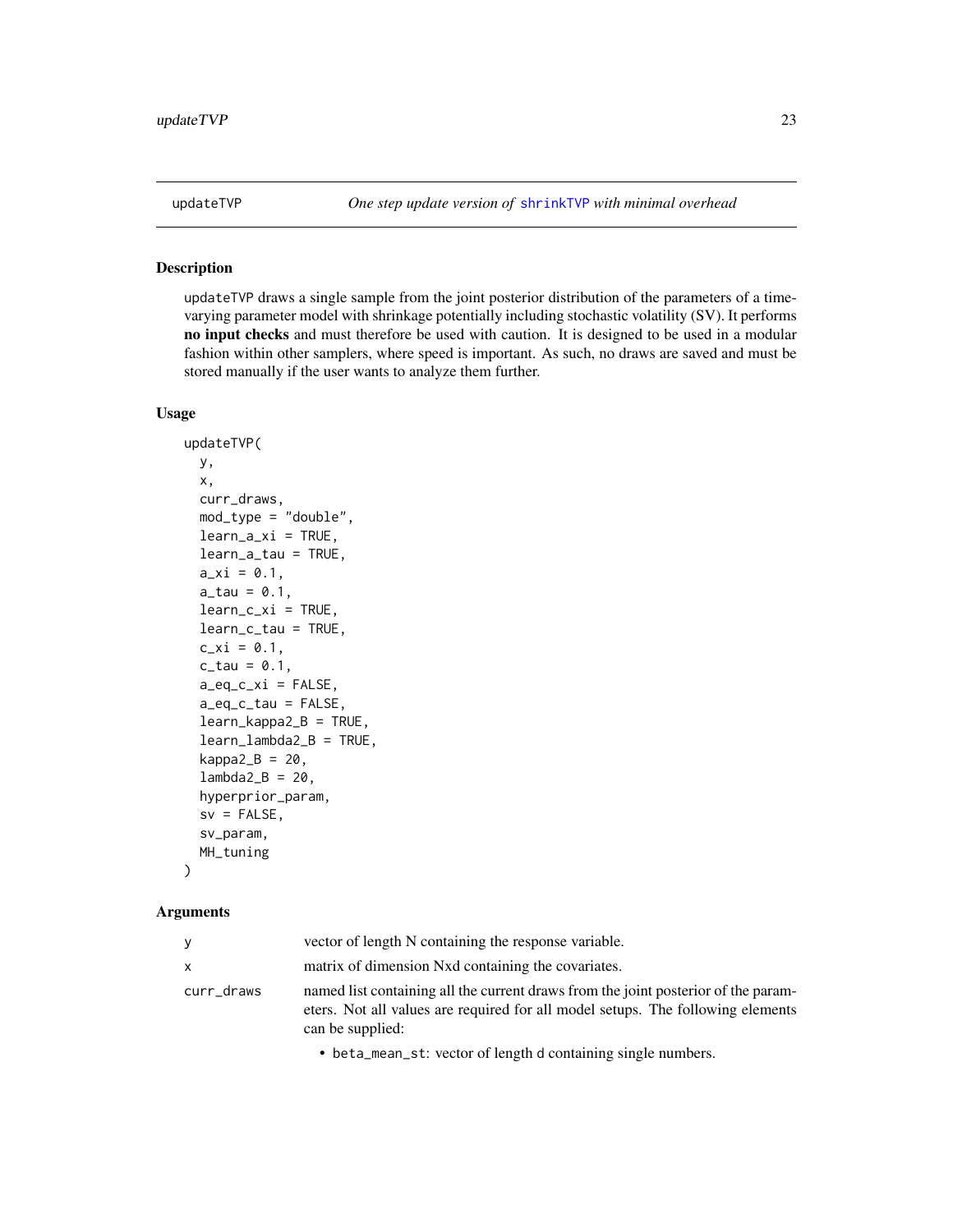- theta\_sr\_st: vector of length d containing single, positive numbers.
- tau2\_st: *optional* vector of length d containing single, positive numbers. Not required if mod\_type is "ridge".
- xi2\_st: *optional* vector of length d containing single, positive numbers. Not required if mod\_type is "ridge".
- kappa2\_st: *optional* vector of length d containing single, positive numbers. Only required if mod\_type is "triple".
- lambda2\_st: *optional* vector of length d containing single, positive numbers. Only required if mod\_type is "triple".
- kappa2\_B\_st: *optional* positive, real number. Not required if mod\_type is "ridge" or learn\_kappa2\_B is FALSE.
- lambda2\_B\_st: *optional* positive, real number. Not required if mod\_type is "ridge" or learn\_lambda2\_B is FALSE.
- a\_xi\_st: *optional* positive, real number. Not required if mod\_type is "ridge" or learn\_a\_xi is FALSE.
- a\_tau\_st: *optional* positive, real number. Not required if mod\_type is "ridge" or learn\_a\_tau is FALSE.
- c\_xi\_st: *optional* positive, real number. Note that the prior for c\_xi is restricted to (0, 0.5). Not required if mod\_type is not "triple" or learn\_c\_xi is FALSE.
- c\_tau\_st: *optional* positive, real number. Note that the prior for c\_tau is restricted to (0, 0.5). Not required if mod\_type is not "triple" or learn\_c\_tau is FALSE.
- sv\_mu\_st: *optional* real number. Not required if sv is FALSE.
- sv\_phi\_st: *optional* positive, real number between -1 and 1. Not required if sv is FALSE.
- sv\_sigma2\_st : *optional* positive, real number. Not required if sv is FALSE.
- C0\_st: *optional* positive, real number. Not required if sv is TRUE.
- sigma2\_st: positive, real number if sv is FALSE, otherwise a vector of positive, real numbers of length N. The default value is 1 or a vector thereof.
- h0\_st: *optional* real number. The default value is 0. Not required if sv is FALSE.
- mod\_type character string that reads either "triple", "double" or "ridge". Determines whether the triple gamma, double gamma or ridge prior are used for theta\_sr and beta\_mean. The default is "double".
- learn\_a\_xi logical value indicating whether to learn a\_xi, the spike parameter of the state variances. Ignored if mod\_type is set to "ridge". The default value is TRUE.
- learn\_a\_tau logical value indicating whether to learn a\_tau, the spike parameter of the mean of the initial values of the states. Ignored if mod\_type is set to "ridge". The default value is TRUE.
- $a_x$  positive, real number, indicating the (fixed) value for  $a_x$ xi. Ignored if learn $-a_x$ xi is TRUE or mod\_type is set to "ridge". The default value is 0.1.
- a\_tau positive, real number, indicating the (fixed) value for a\_tau. Ignored if learn\_a\_tau is TRUE or mod\_type is set to "ridge". The default value is 0.1.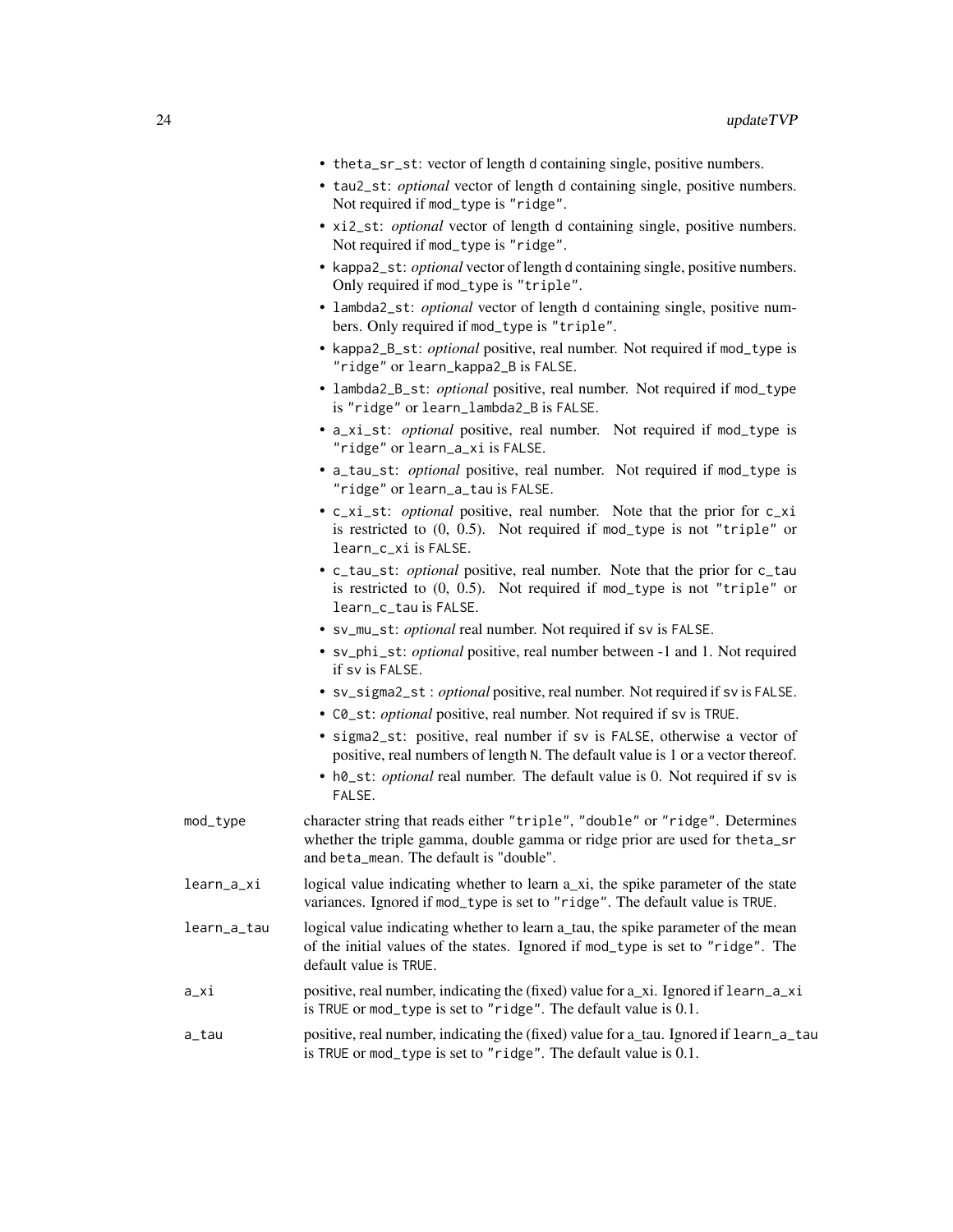- $learn_c_x$ i logical value indicating whether to learn  $c_x$ xi, the tail parameter of the state variances. Ignored if mod\_type is not set to "triple". The default value is **TRUF** learn\_c\_tau logical value indicating whether to learn c\_tau, the tail parameter of the mean of the initial values of the states. Ignored if mod\_type is not set to "triple". The default value is TRUE.  $c_x$  positive, real number, indicating the (fixed) value for c\_xi. Ignored if learn<sub> $c_x$ xi</sub> is TRUE or mod\_type is not set to "triple". The default value is 0.1. c\_tau positive, real number, indicating the (fixed) value for c\_tau. Ignored if learn\_c\_xi is TRUE or mod\_type is not set to "triple". The default value is 0.1. a\_eq\_c\_xi logical value indicating whether to force a\_xi and c\_xi to be equal. Ignored if mod\_type is not set to "triple". The default value is FALSE. a\_eq\_c\_tau logical value indicating whether to force a\_tau and c\_tau to be equal. Ignored if mod\_type is not set to "triple". The default value is FALSE. learn\_kappa2\_B logical value indicating whether to learn kappa2\_B, the global level of shrinkage for the state variances. The default value is TRUE. learn\_lambda2\_B logical value indicating whether to learn the lambda2\_B parameter, the global level of shrinkage for the mean of the initial values of the states. The default value is TRUE. kappa2\_B positive, real number, indicating the (fixed) value for kappa2\_B. Ignored if learn\_kappa2\_B is TRUE. The default value is 20. lambda2\_B positive, real number, indicating the (fixed) value for lambda2\_B. Ignored if learn\_lambda2\_B is TRUE. The default value is 20. hyperprior\_param *optional* named list containing hyperparameter values. Not all have to be supplied, with those missing being replaced by the default values. Any list elements that are misnamed will be ignored and a warning will be thrown. All hyperparameter values have to be positive, real numbers. The following hyperparame-
	- c0: The default value is 2.5.
	- g0: The default value is 5.

ters can be supplied:

- G0: The default value is  $5 / (2.5 1)$ .
- e1: The default value is 0.001.
- e2: The default value is 0.001.
- d1: The default value is 0.001.
- d2: The default value is 0.001.
- beta\_a\_xi: The default value is 10.
- beta\_a\_tau: The default value is 10.
- alpha\_a\_xi: The default value is 5.
- alpha\_a\_tau: The default value is 5.
- beta\_c\_xi: The default value is 2.
- alpha\_c\_xi: The default value is 5.
- beta\_c\_tau: The default value is 2.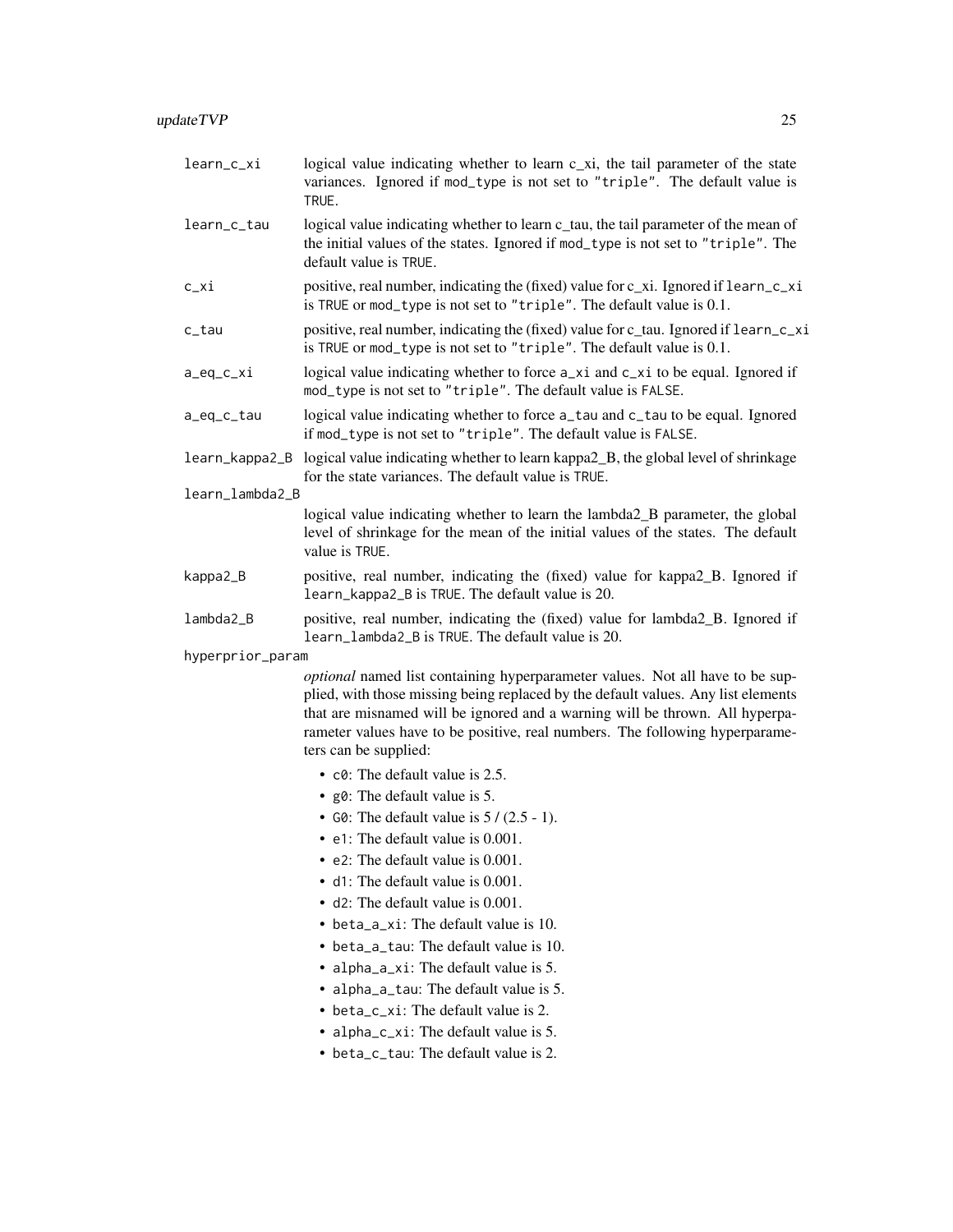<span id="page-25-0"></span>

|           | • alpha_c_tau: The default value is 5.                                                                                                                                                                                                                                                                                                                                                                                                                                                                                                                                                                                                                                                                                                                                                                                                                                                                                                                                                                                                                                                                                                                                                                                                                                                                                                                                                                                                               |
|-----------|------------------------------------------------------------------------------------------------------------------------------------------------------------------------------------------------------------------------------------------------------------------------------------------------------------------------------------------------------------------------------------------------------------------------------------------------------------------------------------------------------------------------------------------------------------------------------------------------------------------------------------------------------------------------------------------------------------------------------------------------------------------------------------------------------------------------------------------------------------------------------------------------------------------------------------------------------------------------------------------------------------------------------------------------------------------------------------------------------------------------------------------------------------------------------------------------------------------------------------------------------------------------------------------------------------------------------------------------------------------------------------------------------------------------------------------------------|
| <b>SV</b> | logical value indicating whether to use stochastic volatility for the error of the<br>observation equation. For details please see stochvol, in particular sysample.<br>The default value is FALSE.                                                                                                                                                                                                                                                                                                                                                                                                                                                                                                                                                                                                                                                                                                                                                                                                                                                                                                                                                                                                                                                                                                                                                                                                                                                  |
| sv_param  | optional named list containing hyperparameter values for the stochastic volatil-<br>ity parameters. Not all have to be supplied, with those missing being replaced<br>by the default values. Any list elements that are misnamed will be ignored and<br>a warning will be thrown. Ignored if sv is FALSE. The following elements can<br>be supplied:                                                                                                                                                                                                                                                                                                                                                                                                                                                                                                                                                                                                                                                                                                                                                                                                                                                                                                                                                                                                                                                                                                 |
|           | • Bsigma_sv: positive, real number. The default value is 1.                                                                                                                                                                                                                                                                                                                                                                                                                                                                                                                                                                                                                                                                                                                                                                                                                                                                                                                                                                                                                                                                                                                                                                                                                                                                                                                                                                                          |
|           | • a $\theta$ _sv: positive, real number. The default value is 5.                                                                                                                                                                                                                                                                                                                                                                                                                                                                                                                                                                                                                                                                                                                                                                                                                                                                                                                                                                                                                                                                                                                                                                                                                                                                                                                                                                                     |
|           | • b0_sv: positive, real number. The default value is 1.5.                                                                                                                                                                                                                                                                                                                                                                                                                                                                                                                                                                                                                                                                                                                                                                                                                                                                                                                                                                                                                                                                                                                                                                                                                                                                                                                                                                                            |
|           | • bmu: real number. The default value is 0.                                                                                                                                                                                                                                                                                                                                                                                                                                                                                                                                                                                                                                                                                                                                                                                                                                                                                                                                                                                                                                                                                                                                                                                                                                                                                                                                                                                                          |
|           | • Bmu: real number. larger than 0. The default value is 1.                                                                                                                                                                                                                                                                                                                                                                                                                                                                                                                                                                                                                                                                                                                                                                                                                                                                                                                                                                                                                                                                                                                                                                                                                                                                                                                                                                                           |
| MH_tuning | <i>optional</i> named list containing values used to tune the MH steps for a_xi, a_tau,<br>c_xi and c_tau. Not all have to be supplied, with those missing being re-<br>placed by the default values. Any list elements that are misnamed will be ig-<br>nored and a warning will be thrown. The arguments for a_xi(a_tau) are only<br>used if learn_a_xi(learn_a_tau) is set to TRUE and mod_type is not equal to<br>"ridge". The arguments for c_xi(c_tau) are only used if learn_c_xi(learn_c_tau)<br>is set to TRUE and mod_type is equal to "triple". Arguments ending in "adap-<br>tive" are logical values indicating whether or not to make the MH step for the<br>respective parameter adaptive. Arguments ending in "tuning_par" serve two dif-<br>ferent purposes. If the respective MH step is not set to be adaptive, it acts as the<br>standard deviation of the proposal distribution. If the respective MH step is set<br>to be adaptive, it acts as the initial standard deviation. Arguments ending in "tar-<br>get_rate" define the acceptance rate the algorithm aims to achieve. Arguments<br>ending in "max_adapt" set the maximum value by which the logarithm of the<br>standard deviation of the proposal distribution is adjusted. Finally, arguments<br>ending in "batch_size" set the batch size after which the standard deviation of<br>the proposal distribution is adjusted. The following elements can be supplied: |
|           | • a_xi_adaptive: logical value. The default is TRUE.                                                                                                                                                                                                                                                                                                                                                                                                                                                                                                                                                                                                                                                                                                                                                                                                                                                                                                                                                                                                                                                                                                                                                                                                                                                                                                                                                                                                 |
|           | • a_xi_tuning_par: positive, real number. The default value is 1.                                                                                                                                                                                                                                                                                                                                                                                                                                                                                                                                                                                                                                                                                                                                                                                                                                                                                                                                                                                                                                                                                                                                                                                                                                                                                                                                                                                    |
|           | • a_xi_target_rate: positive, real number, between 0 and 1. The default<br>value is 0.44.                                                                                                                                                                                                                                                                                                                                                                                                                                                                                                                                                                                                                                                                                                                                                                                                                                                                                                                                                                                                                                                                                                                                                                                                                                                                                                                                                            |
|           | • a_xi_max_adapt: positive, real number. The default value is 0.01.                                                                                                                                                                                                                                                                                                                                                                                                                                                                                                                                                                                                                                                                                                                                                                                                                                                                                                                                                                                                                                                                                                                                                                                                                                                                                                                                                                                  |
|           | • a_xi_batch_size: positive integer. The default value is 50.                                                                                                                                                                                                                                                                                                                                                                                                                                                                                                                                                                                                                                                                                                                                                                                                                                                                                                                                                                                                                                                                                                                                                                                                                                                                                                                                                                                        |

- a\_tau\_adaptive: logical value. The default is TRUE.
- a\_tau\_tuning\_par: positive, real number. The default value is 1.
- a\_tau\_target\_rate: positive, real number, between 0 and 1. The default value is 0.44.
- a\_tau\_max\_adapt: positive, real number. The default value is 0.01.
- a\_tau\_batch\_size: positive integer. The default value is 50.
- c\_xi\_adaptive: logical value. The default is TRUE.
- c\_xi\_tuning\_par: positive, real number. The default value is 1.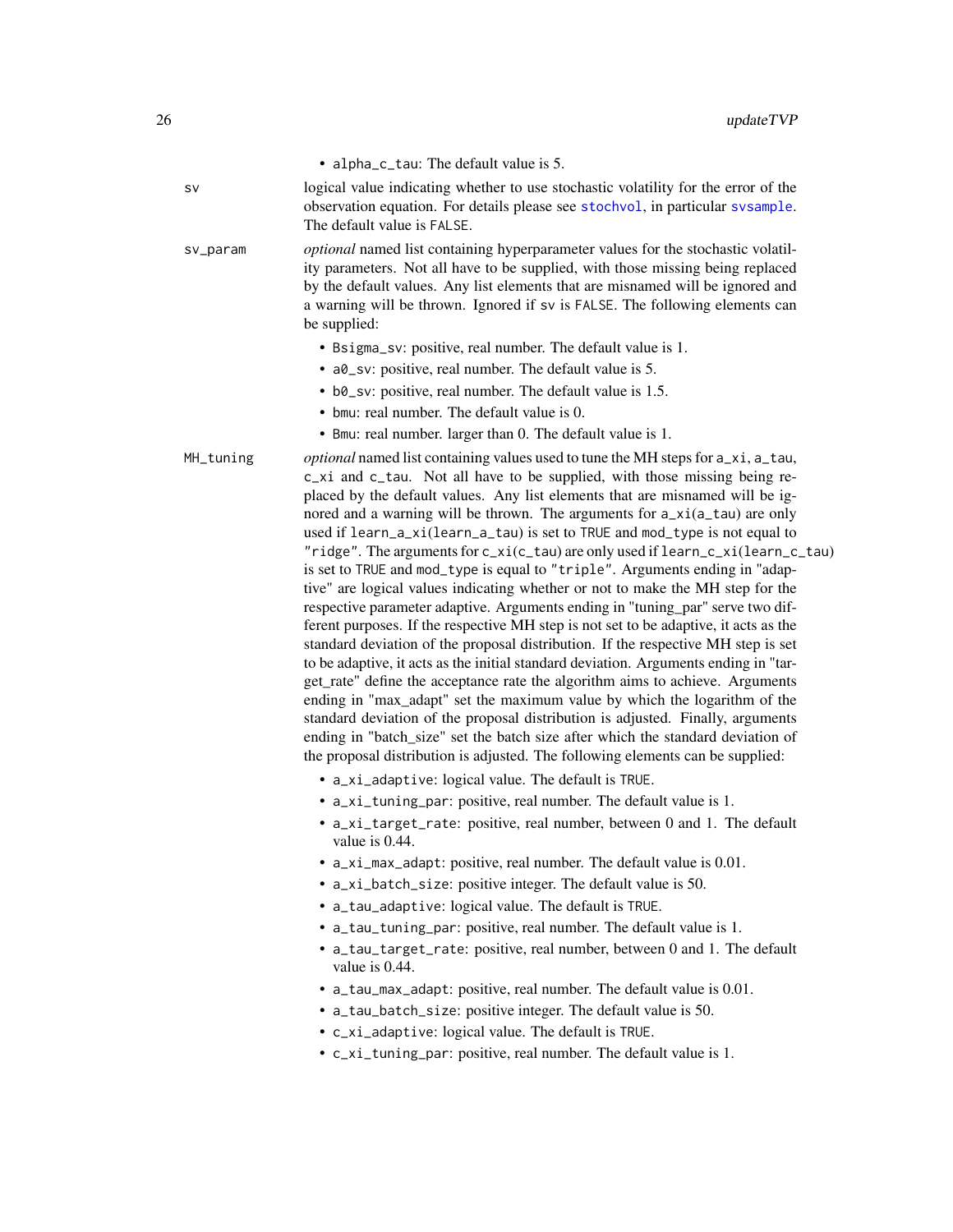- c\_xi\_target\_rate: positive, real number, between 0 and 1. The default value is 0.44.
- c\_xi\_max\_adapt: positive, real number. The default value is 0.01.
- c\_xi\_batch\_size: positive integer. The default value is 50.
- c\_tau\_adaptive: logical value. The default is TRUE.
- c\_tau\_tuning\_par: positive, real number. The default value is 1.
- c\_tau\_target\_rate: positive, real number, between 0 and 1. The default value is 0.44.
- c\_tau\_max\_adapt: positive, real number. The default value is 0.01.
- c\_tau\_batch\_size: positive integer. The default value is 50.

#### Value

The value returned is a named list object which can be immediately used as the curr\_draws argument for another draw from the posterior with updateTVP. Note that, depending on the model setup, some elements may be matrices of dimension zero. It contains the following elements:

| beta_st      | $dx(N + 1)$ matrix containing the current draw from the posterior distribution of<br>beta.                                                         |
|--------------|----------------------------------------------------------------------------------------------------------------------------------------------------|
| beta_mean_st | dx1 matrix containing the current draws from the posterior distribution of beta_mean.                                                              |
| theta_sr_st  | dx1 matrix containing the current draws from the posterior distribution of the<br>square root of theta.                                            |
| tau2_st      | dx1 matrix containing the current draws from the posterior distribution of tau2.                                                                   |
| $xi2_st$     | dx1 matrix containing the current draws from the posterior distribution of xi2.                                                                    |
| lambda2_st   | dx1 matrix containing the current draws from the posterior distribution of lambda2.                                                                |
| kappa2_st    | dx1 matrix containing the current draws from the posterior distribution of kappa2.                                                                 |
| a_xi_st      | number representing the current draw from the posterior distribution of a_xi.                                                                      |
| a_tau_st     | number representing the current draw from the posterior distribution of a_tau.                                                                     |
| $c_x$ i_st   | number representing the current draw from the posterior distribution of c_xi.                                                                      |
| c_tau_st     | number representing the current draw from the posterior distribution of c_tau.                                                                     |
| lambda2_B_st | number representing the current draw from the posterior distribution of lambda2_B.                                                                 |
| kappa2_B_st  | mcmc object containing the parameter draws from the posterior distribution of<br>kappa2_B.                                                         |
| sigma2_st    | number if sv is FALSE, otherwise a vector of length N containing the current<br>draws from the posterior distribution of sigma2.                   |
| $CO\_st$     | number representing the current draw from the posterior distribution of C0.                                                                        |
| sv_mu_st     | number representing the current draw from the posterior distribution of the mu<br>parameter for the stochastic volatility model on the errors.     |
| sv_phi_st    | number representing the current draw from the posterior distribution of the phi<br>parameter for the stochastic volatility model on the errors.    |
| sv_sigma2_st | number representing the current draw from the posterior distribution of the<br>sigma2 parameter for the stochastic volatility model on the errors. |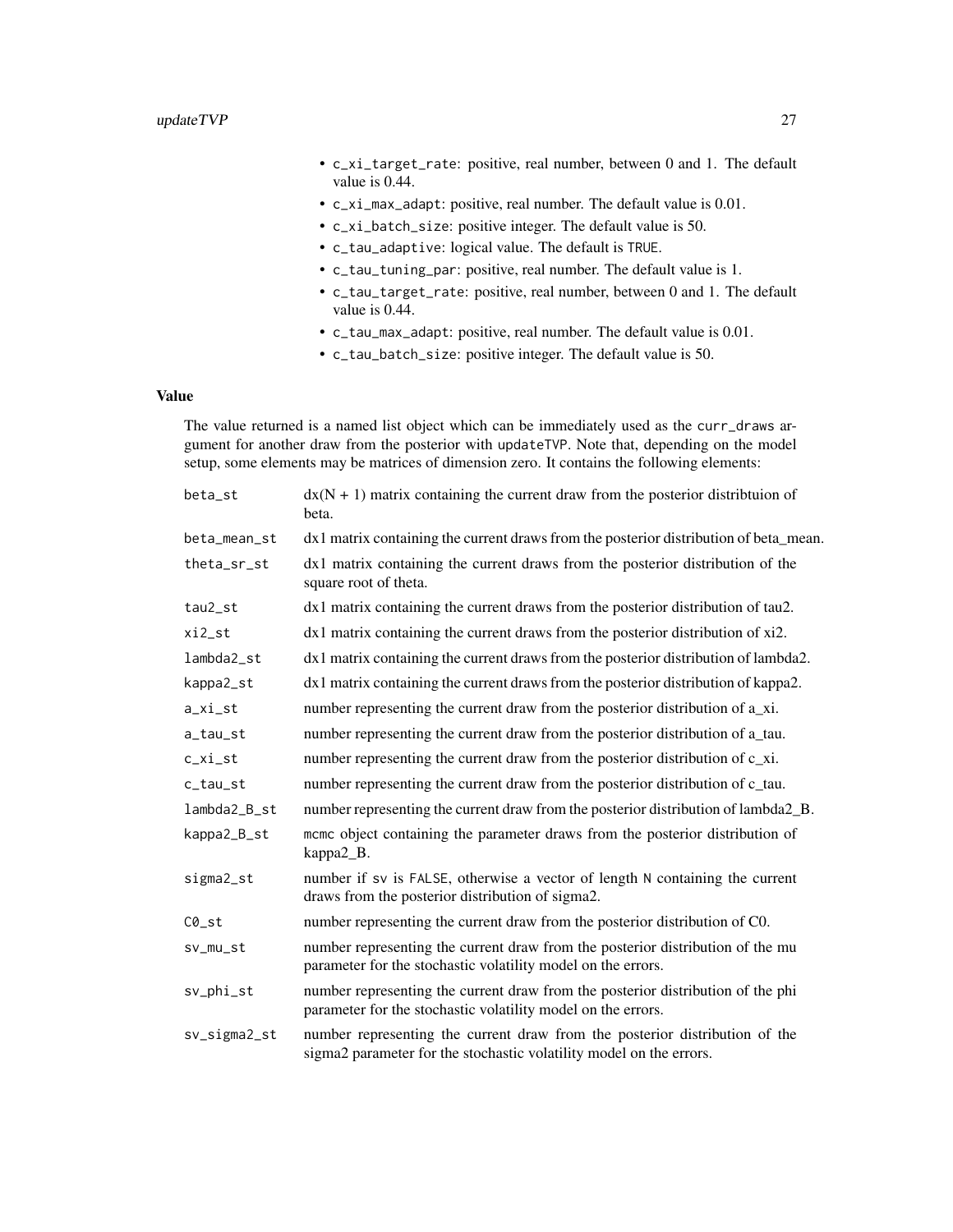| h0 st     | number representing the current draw from the posterior distribution of the h0 |
|-----------|--------------------------------------------------------------------------------|
|           | parmater for the stochastic volatility model on the errors.                    |
| internals | list object containg two arrays that are required for calculating the LPDS and |
|           | bookkeeping objects required for the adaptive MH algorithm to work.            |

#### Author(s)

Peter Knaus <peter.knaus@wu.ac.at>

#### References

Bitto, A., & Frühwirth-Schnatter, S. (2019). "Achieving shrinkage in a time-varying parameter model framework." *Journal of Econometrics*, 210(1), 75-97. <doi:10.1016/j.jeconom.2018.11.006>

Cadonna, A., Frühwirth-Schnatter, S., & Knaus, P. (2020). "Triple the Gamma—A Unifying Shrinkage Prior for Variance and Variable Selection in Sparse State Space and TVP Models." *Econometrics*, 8(2), 20. <doi:10.3390/econometrics8020020>

Knaus, P., Bitto-Nemling, A., Cadonna, A., & Frühwirth-Schnatter, S. (2021) "Shrinkage in the Time-Varying Parameter Model Framework Using the R Package shrinkTVP." *Journal of Statistical Software* 100(13), 1–32.<doi:10.18637/jss.v100.i13>

#### Examples

```
# Simulate data
sim < -simTVP()y <- sim$data$y
x <- as.matrix(sim$data[,2:4])
# Create starting values
d \leftarrow \text{ncol}(x)curr_draws <- list(beta_mean_st = rep(0, d),
                   theta_sr_st = rep(1, d),
                   tau_5 = rep(1, d),
                   xi2_st = rep(1, d),lambda2_st = rep(1, d),kappa2_B_st = 20,
                   lambda2_B_st = 20,
                   a_x = 0.1,
                   a\_tau\_st = 0.1,
                   c_{\text{1}}sv_mu_st = -10,
                   sv\_phi\_st = 0.5,
                   sv\_sigma2_st = 1,
                   CO_5t = 1,
                   signa2_st = 1,
                   h0_st = 0)# Run the algorithm for 1000 iterations
# Note that curr_draws is always re-written and immediately re-used
for (i in 1:1000){
  curr_draws <- updateTVP(y, x, curr_draws)
```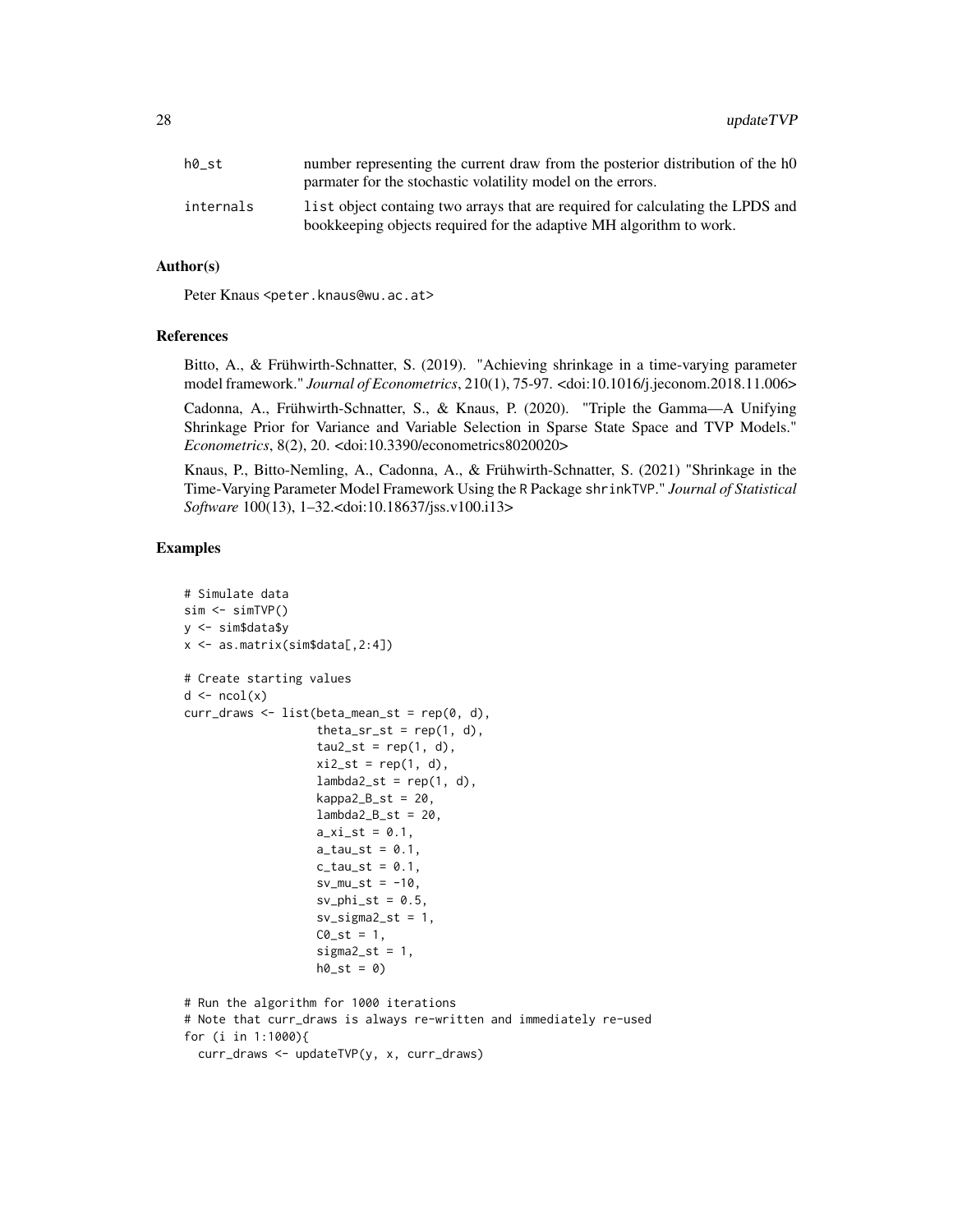# update TVP 29

}